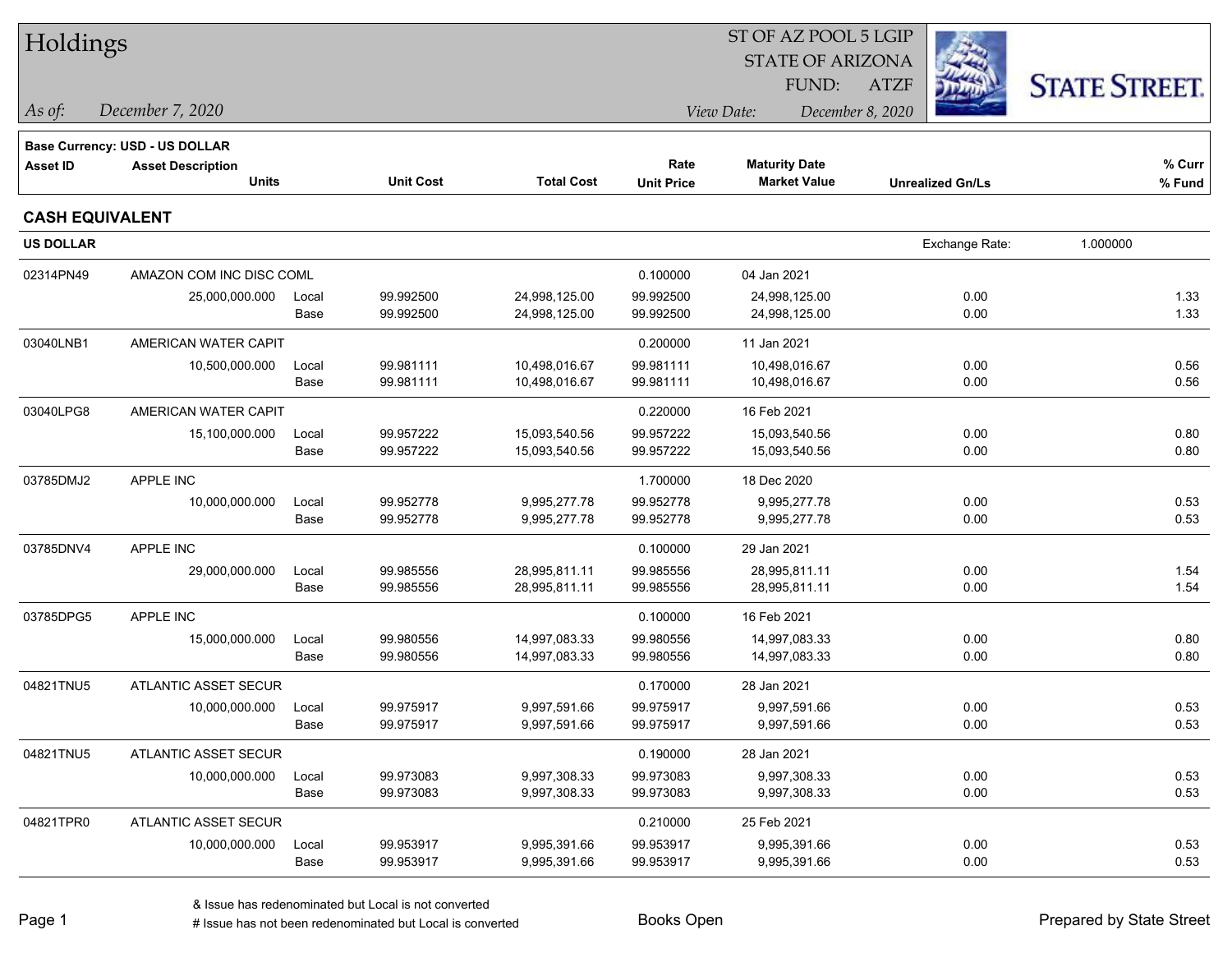| Holdings |  |
|----------|--|
|----------|--|

## STATE OF ARIZONA ST OF AZ POOL 5 LGIP

ATZF



**Base Currency: USD - US DOLLAR**

*December 7, 2020 As of: View Date: December 8, 2020* FUND:

| <b>Asset ID</b> | <b>Asset Description</b><br><b>Units</b> |       | <b>Unit Cost</b> | <b>Total Cost</b> | Rate<br><b>Unit Price</b> | <b>Maturity Date</b><br><b>Market Value</b> | <b>Unrealized Gn/Ls</b> | % Curr<br>% Fund |
|-----------------|------------------------------------------|-------|------------------|-------------------|---------------------------|---------------------------------------------|-------------------------|------------------|
| 06367BTB5       | <b>BANK OF MONTREAL-</b>                 |       |                  |                   | 0.140000                  | 04 Jan 2021                                 |                         |                  |
|                 | 20,000,000.000                           | Local | 100.000000       | 20,000,000.00     | 100.000000                | 20,000,000.00                               | 0.00                    | 1.06             |
|                 |                                          | Base  | 100.000000       | 20,000,000.00     | 100.000000                | 20,000,000.00                               | 0.00                    | 1.06             |
| 06367C3D7       | <b>BANK OF MONTREAL-</b>                 |       |                  |                   | 0.200000                  | 17 Feb 2021                                 |                         |                  |
|                 | 25,000,000.000                           | Local | 100.000000       | 25,000,000.00     | 100.000000                | 25,000,000.00                               | 0.00                    | 1.33             |
|                 |                                          | Base  | 100.000000       | 25,000,000.00     | 100.000000                | 25,000,000.00                               | 0.00                    | 1.33             |
| 07644AM84       | BEDFORD ROW FDG CORP                     |       |                  |                   | 0.180000                  | 08 Dec 2020                                 |                         |                  |
|                 | 10,000,000.000                           | Local | 100.000000       | 10,000,000.00     | 100.000000                | 10,000,000.00                               | 0.00                    | 0.53             |
|                 |                                          | Base  | 100.000000       | 10,000,000.00     | 100.000000                | 10,000,000.00                               | 0.00                    | 0.53             |
| 07644AQ15       | BEDFORD ROW FDG CORP                     |       |                  |                   | 0.180000                  | 01 Mar 2021                                 |                         |                  |
|                 | 15,000,000.000                           | Local | 99.958500        | 14,993,775.00     | 99.958500                 | 14,993,775.00                               | 0.00                    | 0.80             |
|                 |                                          | Base  | 99.958500        | 14,993,775.00     | 99.958500                 | 14,993,775.00                               | 0.00                    | 0.80             |
| 07644AQW7       | BEDFORD ROW FDG CORP                     |       |                  |                   | 0.230000                  | 30 Mar 2021                                 |                         |                  |
|                 | 10,000,000.000                           | Local | 99.928445        | 9,992,844.45      | 99.928445                 | 9,992,844.45                                | 0.00                    | 0.53             |
|                 |                                          | Base  | 99.928445        | 9,992,844.45      | 99.928445                 | 9,992,844.45                                | 0.00                    | 0.53             |
| 07645RCS3       | BEDFORD ROW FDG CORP                     |       |                  |                   | 0.275000                  | 20 Sep 2021                                 |                         |                  |
|                 | 10,000,000.000                           | Local | 100.000000       | 10,000,000.00     | 100.000000                | 10,000,000.00                               | 0.00                    | 0.53             |
|                 |                                          | Base  | 100.000000       | 10,000,000.00     | 100.000000                | 10,000,000.00                               | 0.00                    | 0.53             |
| 15060XMB5       | CEDAR SPRING CPTL CO                     |       |                  |                   | 0.180000                  | 11 Dec 2020                                 |                         |                  |
|                 | 15,000,000.000                           | Local | 99.998500        | 14,999,775.00     | 99.998500                 | 14,999,775.00                               | 0.00                    | 0.80             |
|                 |                                          | Base  | 99.998500        | 14,999,775.00     | 99.998500                 | 14,999,775.00                               | 0.00                    | 0.80             |
| 15060XN57       | CEDAR SPRING CPTL CO                     |       |                  |                   | 0.190000                  | 05 Jan 2021                                 |                         |                  |
|                 | 5,020,000.000                            | Local | 99.985222        | 5,019,258.16      | 99.985222                 | 5,019,258.16                                | 0.00                    | 0.27             |
|                 |                                          | Base  | 99.985222        | 5,019,258.16      | 99.985222                 | 5,019,258.16                                | 0.00                    | 0.27             |
| 15060XNN8       | CEDAR SPRING CPTL CO                     |       |                  |                   | 0.220000                  | 22 Jan 2021                                 |                         |                  |
|                 | 10,000,000.000                           | Local | 99.972500        | 9,997,250.00      | 99.972500                 | 9,997,250.00                                | 0.00                    | 0.53             |
|                 |                                          | Base  | 99.972500        | 9,997,250.00      | 99.972500                 | 9,997,250.00                                | 0.00                    | 0.53             |
| 15060XQ39       | CEDAR SPRING CPTL CO                     |       |                  |                   | 0.220000                  | 03 Mar 2021                                 |                         |                  |
|                 | 15,000,000.000                           | Local | 99.948056        | 14,992,208.34     | 99.948056                 | 14,992,208.34                               | 0.00                    | 0.80             |
|                 |                                          | Base  | 99.948056        | 14,992,208.34     | 99.948056                 | 14,992,208.34                               | 0.00                    | 0.80             |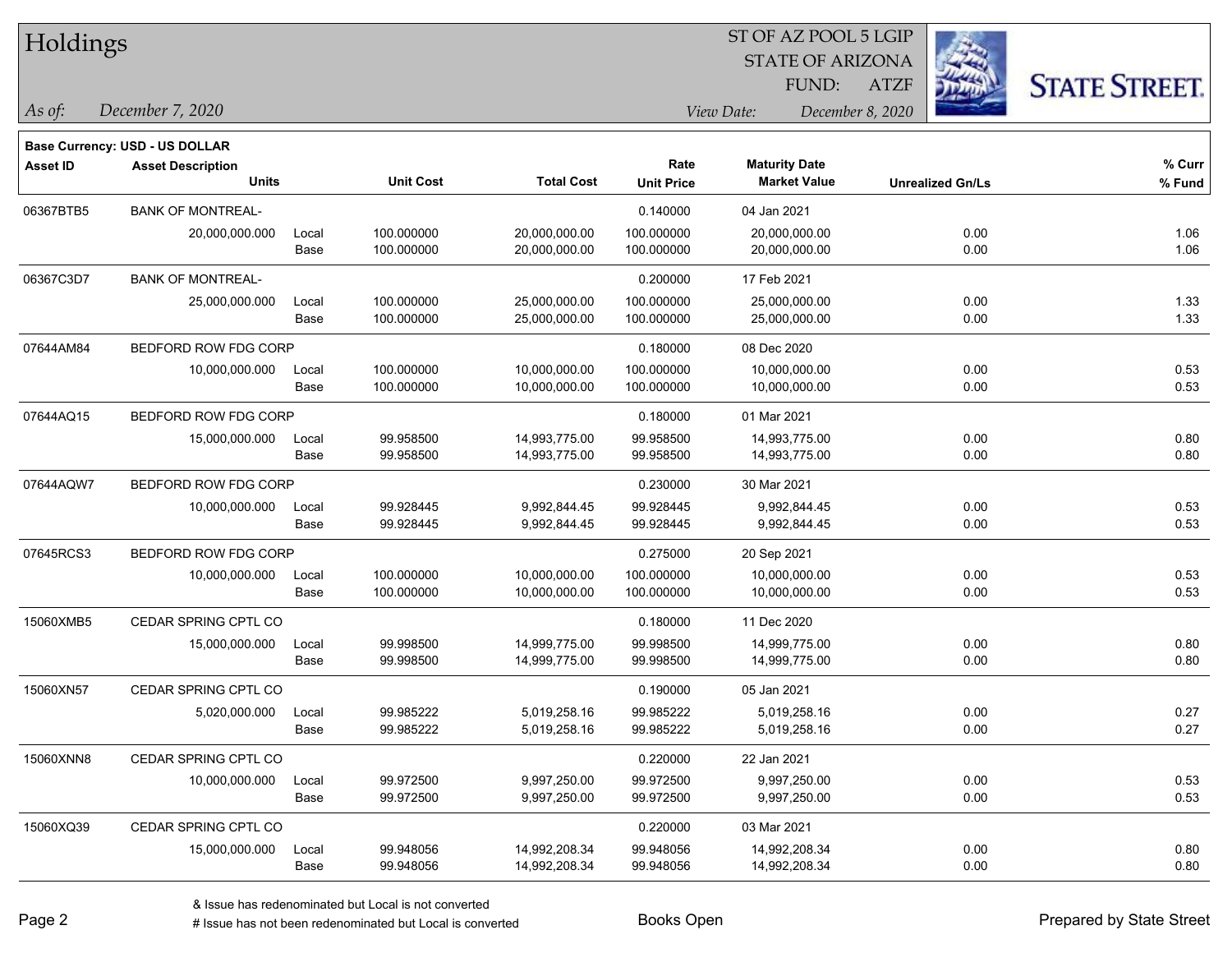| Holdings        |                                |       |                  |                   | ST OF AZ POOL 5 LGIP |                         |                         |                      |  |  |  |
|-----------------|--------------------------------|-------|------------------|-------------------|----------------------|-------------------------|-------------------------|----------------------|--|--|--|
|                 |                                |       |                  |                   |                      | <b>STATE OF ARIZONA</b> |                         |                      |  |  |  |
|                 |                                |       |                  |                   |                      | FUND:                   | <b>ATZF</b>             | <b>STATE STREET.</b> |  |  |  |
| As of:          | December 7, 2020               |       |                  |                   |                      | View Date:              | December 8, 2020        |                      |  |  |  |
|                 | Base Currency: USD - US DOLLAR |       |                  |                   |                      |                         |                         |                      |  |  |  |
| <b>Asset ID</b> | <b>Asset Description</b>       |       |                  |                   | Rate                 | <b>Maturity Date</b>    |                         | % Curr               |  |  |  |
|                 | <b>Units</b>                   |       | <b>Unit Cost</b> | <b>Total Cost</b> | <b>Unit Price</b>    | <b>Market Value</b>     | <b>Unrealized Gn/Ls</b> | % Fund               |  |  |  |
| 15963TNN5       | <b>CHARIOT FNDG LLC</b>        |       |                  |                   | 0.200000             | 22 Jan 2021             |                         |                      |  |  |  |
|                 | 10,000,000.000                 | Local | 99.975000        | 9,997,500.00      | 99.975000            | 9,997,500.00            | 0.00                    | 0.53                 |  |  |  |
|                 |                                | Base  | 99.975000        | 9,997,500.00      | 99.975000            | 9,997,500.00            | 0.00                    | 0.53                 |  |  |  |
| 15963TP11       | CHARIOT FNDG LLC               |       |                  |                   | 0.180000             | 01 Feb 2021             |                         |                      |  |  |  |
|                 | 10,000,000.000                 | Local | 99.972500        | 9,997,250.00      | 99.972500            | 9,997,250.00            | 0.00                    | 0.53                 |  |  |  |
|                 |                                | Base  | 99.972500        | 9,997,250.00      | 99.972500            | 9,997,250.00            | 0.00                    | 0.53                 |  |  |  |
| 15963TPA1       | <b>CHARIOT FNDG LLC</b>        |       |                  |                   | 0.210000             | 10 Feb 2021             |                         |                      |  |  |  |
|                 | 15,000,000.000                 | Local | 99.962667        | 14,994,400.00     | 99.962667            | 14,994,400.00           | 0.00                    | 0.80                 |  |  |  |
|                 |                                | Base  | 99.962667        | 14,994,400.00     | 99.962667            | 14,994,400.00           | 0.00                    | 0.80                 |  |  |  |
| 16677JPN0       | CHEVRON CORP                   |       |                  |                   | 0.130000             | 22 Feb 2021             |                         |                      |  |  |  |
|                 | 10,000,000.000                 | Local | 99.972556        | 9,997,255.56      | 99.972556            | 9,997,255.56            | 0.00                    | 0.53                 |  |  |  |
|                 |                                | Base  | 99.972556        | 9,997,255.56      | 99.972556            | 9,997,255.56            | 0.00                    | 0.53                 |  |  |  |
| 16677JQS8       | CHEVRON CORP                   |       |                  |                   | 0.160000             | 26 Mar 2021             |                         |                      |  |  |  |
|                 | 25,000,000.000                 | Local | 99.952000        | 24,988,000.00     | 99.952000            | 24,988,000.00           | 0.00                    | 1.33                 |  |  |  |
|                 |                                | Base  | 99.952000        | 24,988,000.00     | 99.952000            | 24,988,000.00           | 0.00                    | 1.33                 |  |  |  |
| 16677JQV1       | CHEVRON CORP                   |       |                  |                   | 0.140000             | 29 Mar 2021             |                         |                      |  |  |  |
|                 | 15,000,000.000                 | Local | 99.956833        | 14,993,525.00     | 99.956833            | 14,993,525.00           | 0.00                    | 0.80                 |  |  |  |
|                 |                                | Base  | 99.956833        | 14,993,525.00     | 99.956833            | 14,993,525.00           | 0.00                    | 0.80                 |  |  |  |
| 16677JSB3       | CHEVRON CORP                   |       |                  |                   | 0.160000             | 11 May 2021             |                         |                      |  |  |  |
|                 | 4,000,000.000                  | Local | 99.931556        | 3,997,262.23      | 99.931556            | 3,997,262.23            | 0.00                    | 0.21                 |  |  |  |
|                 |                                | Base  | 99.931556        | 3,997,262.23      | 99.931556            | 3,997,262.23            | 0.00                    | 0.21                 |  |  |  |
| 19121ANK3       | COCA-COLA COMPANY              |       |                  |                   | 0.100000             | 19 Jan 2021             |                         |                      |  |  |  |
|                 | 20,000,000.000                 | Local | 99.988333        | 19,997,666.67     | 99.988333            | 19,997,666.67           | 0.00                    | 1.06                 |  |  |  |
|                 |                                | Base  | 99.988333        | 19,997,666.67     | 99.988333            | 19,997,666.67           | 0.00                    | 1.06                 |  |  |  |
| 19121AP13       | COCA-COLA COMPANY              |       |                  |                   | 1.070000             | 01 Feb 2021             |                         |                      |  |  |  |
|                 | 5,000,000.000                  | Local | 99.836528        | 4,991,826.39      | 99.836528            | 4,991,826.39            | 0.00                    | 0.27                 |  |  |  |
|                 |                                | Base  | 99.836528        | 4,991,826.39      | 99.836528            | 4,991,826.39            | 0.00                    | 0.27                 |  |  |  |
| 2063C0NK4       | CONCORD MIN CPTL CO            |       |                  |                   | 0.210000             | 19 Jan 2021             |                         |                      |  |  |  |
|                 | 15,000,000.000                 | Local | 99.975500        | 14,996,325.00     | 99.975500            | 14,996,325.00           | 0.00                    | 0.80                 |  |  |  |
|                 |                                | Base  | 99.975500        | 14,996,325.00     | 99.975500            | 14,996,325.00           | 0.00                    | 0.80                 |  |  |  |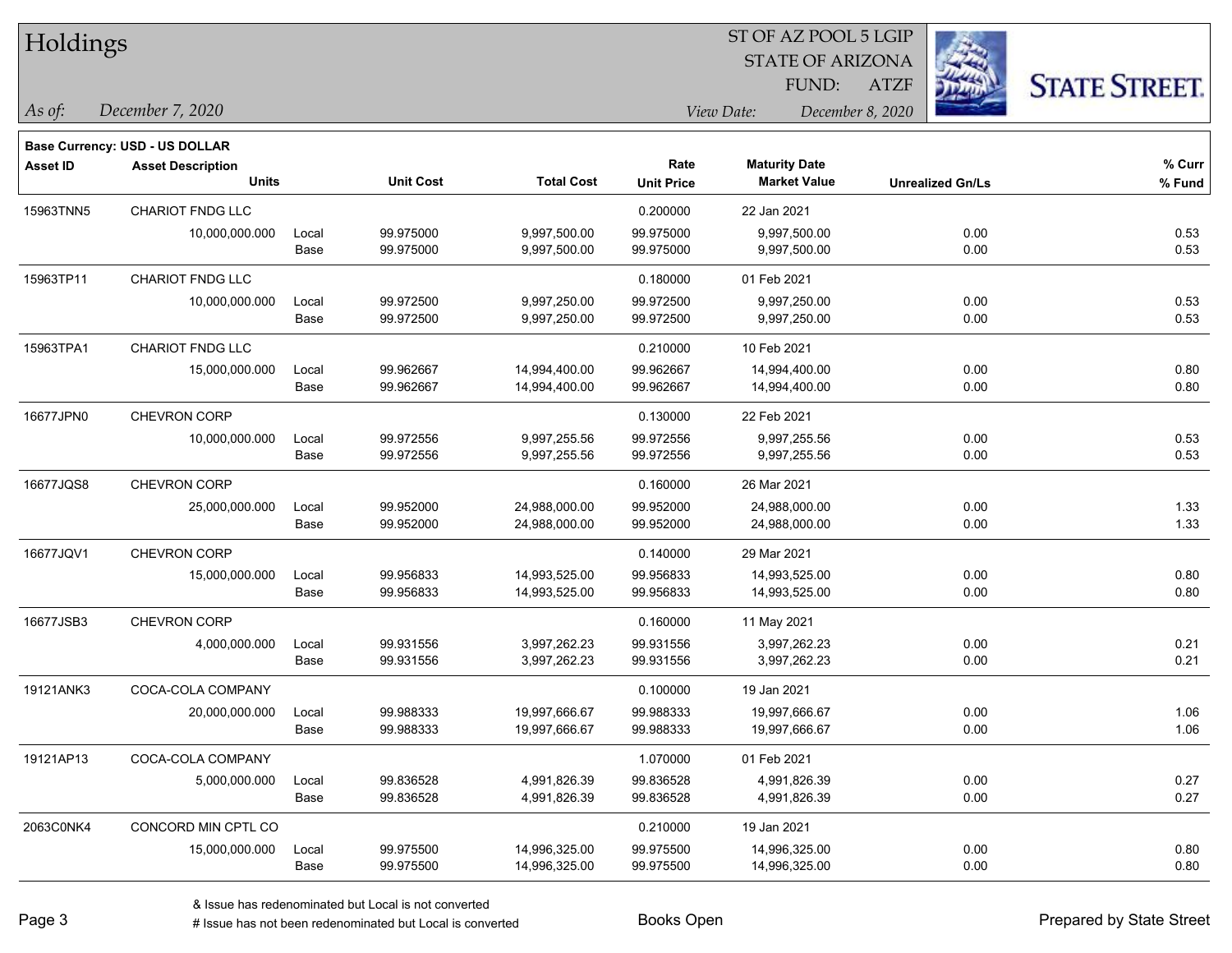| Holdings        |                                       |       |                  |                   |                   | ST OF AZ POOL 5 LGIP    |                  |                         |                      |  |
|-----------------|---------------------------------------|-------|------------------|-------------------|-------------------|-------------------------|------------------|-------------------------|----------------------|--|
|                 |                                       |       |                  |                   |                   | <b>STATE OF ARIZONA</b> |                  |                         |                      |  |
|                 |                                       |       |                  |                   |                   | <b>FUND:</b>            | <b>ATZF</b>      |                         | <b>STATE STREET.</b> |  |
| As of:          | December 7, 2020                      |       |                  |                   |                   | View Date:              | December 8, 2020 |                         |                      |  |
|                 | <b>Base Currency: USD - US DOLLAR</b> |       |                  |                   |                   |                         |                  |                         |                      |  |
| <b>Asset ID</b> | <b>Asset Description</b>              |       |                  |                   | Rate              | <b>Maturity Date</b>    |                  |                         | % Curr               |  |
|                 | <b>Units</b>                          |       | <b>Unit Cost</b> | <b>Total Cost</b> | <b>Unit Price</b> | <b>Market Value</b>     |                  | <b>Unrealized Gn/Ls</b> | % Fund               |  |
| 2063C0P14       | CONCORD MIN CPTL CO                   |       |                  |                   | 0.230000          | 01 Feb 2021             |                  |                         |                      |  |
|                 | 15,000,000.000                        | Local | 99.964861        | 14,994,729.17     | 99.964861         | 14,994,729.17           |                  | 0.00                    | 0.80                 |  |
|                 |                                       | Base  | 99.964861        | 14,994,729.17     | 99.964861         | 14,994,729.17           |                  | 0.00                    | 0.80                 |  |
| 2063C0P89       | CONCORD MIN CPTL CO                   |       |                  |                   | 0.240000          | 08 Feb 2021             |                  |                         |                      |  |
|                 | 15,000,000.000                        | Local | 99.958667        | 14,993,800.00     | 99.958667         | 14,993,800.00           |                  | 0.00                    | 0.80                 |  |
|                 |                                       | Base  | 99.958667        | 14,993,800.00     | 99.958667         | 14,993,800.00           |                  | 0.00                    | 0.80                 |  |
| 2284K0NK7       | CROWN POINT CAP CO.                   |       |                  |                   | 0.200000          | 19 Jan 2021             |                  |                         |                      |  |
|                 | 2,500,000.000                         | Local | 99.976667        | 2,499,416.67      | 99.976667         | 2,499,416.67            |                  | 0.00                    | 0.13                 |  |
|                 |                                       | Base  | 99.976667        | 2,499,416.67      | 99.976667         | 2,499,416.67            |                  | 0.00                    | 0.13                 |  |
| 30229AT17       | EXXON MOBIL CORP                      |       |                  |                   | 0.190000          | 01 Jun 2021             |                  |                         |                      |  |
|                 | 15,000,000.000                        | Local | 99.907639        | 14,986,145.83     | 99.907639         | 14,986,145.83           |                  | 0.00                    | 0.80                 |  |
|                 |                                       | Base  | 99.907639        | 14,986,145.83     | 99.907639         | 14,986,145.83           |                  | 0.00                    | 0.80                 |  |
| 30229ATW9       | EXXON MOBIL CORP                      |       |                  |                   | 0.190000          | 30 Jun 2021             |                  |                         |                      |  |
|                 | 10,000,000.000                        | Local | 99.892333        | 9,989,233.33      | 99.892333         | 9,989,233.33            |                  | 0.00                    | 0.53                 |  |
|                 |                                       | Base  | 99.892333        | 9,989,233.33      | 99.892333         | 9,989,233.33            |                  | 0.00                    | 0.53                 |  |
| 30229AUW7       | <b>EXXON MOBIL CORP</b>               |       |                  |                   | 0.220000          | 30 Jul 2021             |                  |                         |                      |  |
|                 | 15,000,000.000                        | Local | 99.857000        | 14,978,550.00     | 99.857000         | 14,978,550.00           |                  | 0.00                    | 0.80                 |  |
|                 |                                       | Base  | 99.857000        | 14,978,550.00     | 99.857000         | 14,978,550.00           |                  | 0.00                    | 0.80                 |  |
| 30229AVT3       | EXXON MOBIL CORP                      |       |                  |                   | 0.210000          | 27 Aug 2021             |                  |                         |                      |  |
|                 | 10,000,000.000                        | Local | 99.847167        | 9,984,716.66      | 99.847167         | 9,984,716.66            |                  | 0.00                    | 0.53                 |  |
|                 |                                       | Base  | 99.847167        | 9,984,716.66      | 99.847167         | 9,984,716.66            |                  | 0.00                    | 0.53                 |  |
| 30601VQW4       | <b>FAIRWAY FINANCE CORP</b>           |       |                  |                   | 0.210000          | 30 Mar 2021             |                  |                         |                      |  |
|                 | 25,000,000.000                        | Local | 99.934667        | 24,983,666.67     | 99.934667         | 24,983,666.67           |                  | 0.00                    | 1.33                 |  |
|                 |                                       | Base  | 99.934667        | 24,983,666.67     | 99.934667         | 24,983,666.67           |                  | 0.00                    | 1.33                 |  |
| 36955DMA5       | <b>GEN DYNAMICS CORP</b>              |       |                  |                   | 0.130000          | 10 Dec 2020             |                  |                         |                      |  |
|                 | 10,000,000.000                        | Local | 99.999278        | 9,999,927.78      | 99.999278         | 9,999,927.78            |                  | 0.00                    | 0.53                 |  |
|                 |                                       | Base  | 99.999278        | 9,999,927.78      | 99.999278         | 9,999,927.78            |                  | 0.00                    | 0.53                 |  |
| 37829AEW4       | <b>GLENCOVE FDG DAC/LLC</b>           |       |                  |                   | 0.216630          | 08 Mar 2021             |                  |                         |                      |  |
|                 | 15,000,000.000                        | Local | 100.000000       | 15,000,000.00     | 100.000000        | 15,000,000.00           |                  | 0.00                    | 0.80                 |  |
|                 |                                       | Base  | 100.000000       | 15,000,000.00     | 100.000000        | 15,000,000.00           |                  | 0.00                    | 0.80                 |  |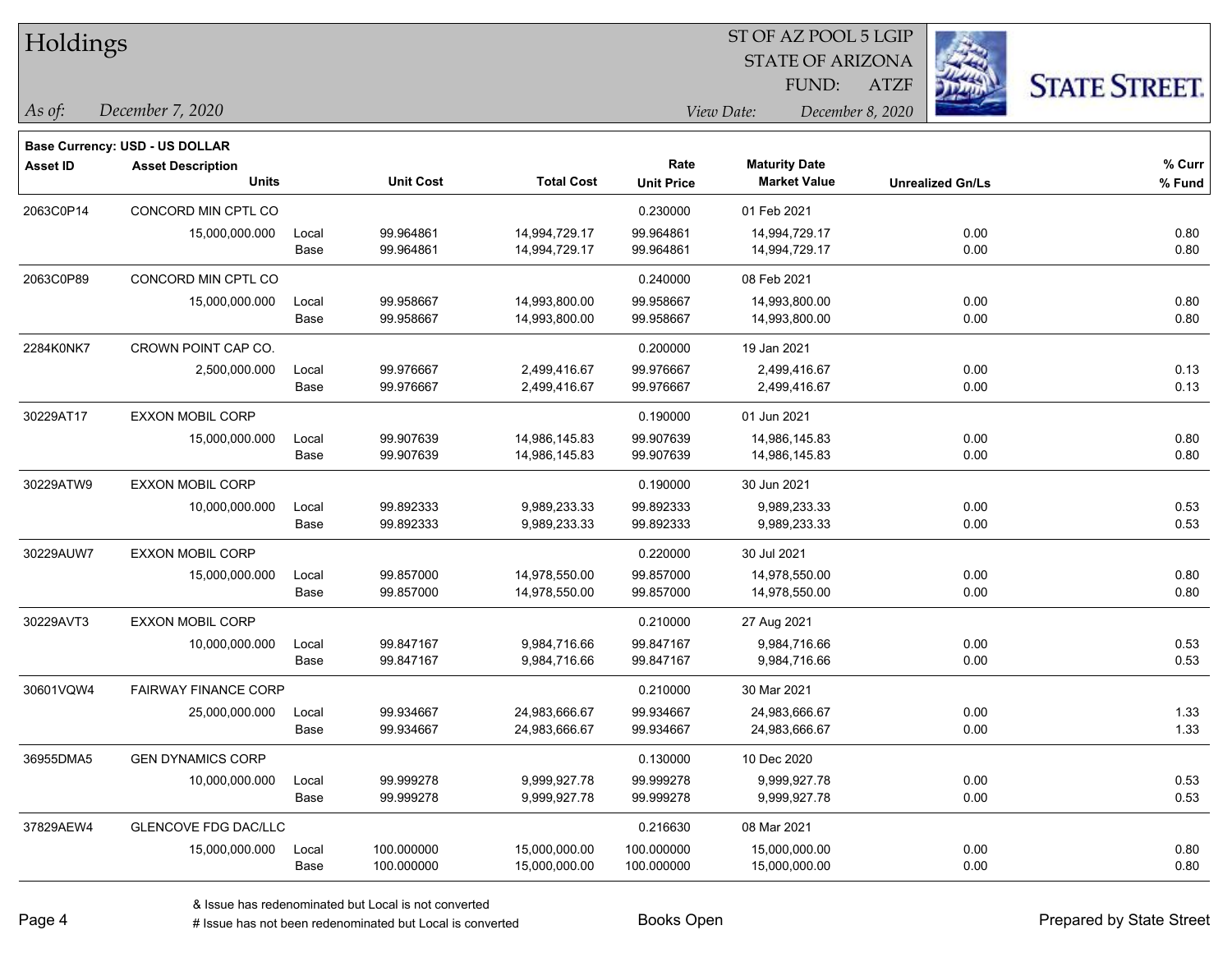| Holdings        |                                |       |                  |                   |                   |                         |                         |                      |
|-----------------|--------------------------------|-------|------------------|-------------------|-------------------|-------------------------|-------------------------|----------------------|
|                 |                                |       |                  |                   |                   | <b>STATE OF ARIZONA</b> |                         |                      |
|                 |                                |       |                  |                   |                   | FUND:                   | <b>ATZF</b>             | <b>STATE STREET.</b> |
| As of:          | December 7, 2020               |       |                  |                   |                   | View Date:              | December 8, 2020        |                      |
|                 | Base Currency: USD - US DOLLAR |       |                  |                   |                   |                         |                         |                      |
| <b>Asset ID</b> | <b>Asset Description</b>       |       |                  |                   | Rate              | <b>Maturity Date</b>    |                         | % Curr               |
|                 | <b>Units</b>                   |       | <b>Unit Cost</b> | <b>Total Cost</b> | <b>Unit Price</b> | <b>Market Value</b>     | <b>Unrealized Gn/Ls</b> | % Fund               |
| 37829AEY0       | <b>GLENCOVE FDG DAC/LLC</b>    |       |                  |                   | 0.223500          | 15 Jun 2021             |                         |                      |
|                 | 10,000,000.000                 | Local | 100.000000       | 10,000,000.00     | 100.000000        | 10,000,000.00           | 0.00                    | 0.53                 |
|                 |                                | Base  | 100.000000       | 10,000,000.00     | 100.000000        | 10,000,000.00           | 0.00                    | 0.53                 |
| 38346LN69       | <b>GOTHAM FDG CORP</b>         |       |                  |                   | 0.170000          | 06 Jan 2021             |                         |                      |
|                 | 10,000,000.000                 | Local | 99.986306        | 9,998,630.56      | 99.986306         | 9,998,630.56            | 0.00                    | 0.53                 |
|                 |                                | Base  | 99.986306        | 9,998,630.56      | 99.986306         | 9,998,630.56            | 0.00                    | 0.53                 |
| 38346LNL6       | <b>GOTHAM FDG CORP</b>         |       |                  |                   | 0.180000          | 20 Jan 2021             |                         |                      |
|                 | 10,000,000.000                 | Local | 99.978500        | 9,997,850.00      | 99.978500         | 9,997,850.00            | 0.00                    | 0.53                 |
|                 |                                | Base  | 99.978500        | 9,997,850.00      | 99.978500         | 9,997,850.00            | 0.00                    | 0.53                 |
| 38346LNV4       | <b>GOTHAM FDG CORP</b>         |       |                  |                   | 0.170000          | 29 Jan 2021             |                         |                      |
|                 | 10,000,000.000                 | Local | 99.975445        | 9,997,544.45      | 99.975445         | 9,997,544.45            | 0.00                    | 0.53                 |
|                 |                                | Base  | 99.975445        | 9,997,544.45      | 99.975445         | 9,997,544.45            | 0.00                    | 0.53                 |
| 38346LP26       | GOTHAM FDG CORP                |       |                  |                   | 0.180000          | 02 Feb 2021             |                         |                      |
|                 | 10,000,000.000                 | Local | 99.972000        | 9,997,200.00      | 99.972000         | 9,997,200.00            | 0.00                    | 0.53                 |
|                 |                                | Base  | 99.972000        | 9,997,200.00      | 99.972000         | 9,997,200.00            | 0.00                    | 0.53                 |
| 40588LQ10       | HALKIN FINANCE LLC USC         |       |                  |                   | 0.240000          | 01 Mar 2021             |                         |                      |
|                 | 20,000,000.000                 | Local | 99.944667        | 19,988,933.33     | 99.944667         | 19,988,933.33           | 0.00                    | 1.06                 |
|                 |                                | Base  | 99.944667        | 19,988,933.33     | 99.944667         | 19,988,933.33           | 0.00                    | 1.06                 |
| 45779PNL8       | <b>INSTITUTIONAL SECURED</b>   |       |                  |                   | 0.230000          | 20 Jan 2021             |                         |                      |
|                 | 15,000,000.000                 | Local | 99.972528        | 14,995,879.17     | 99.972528         | 14,995,879.17           | 0.00                    | 0.80                 |
|                 |                                | Base  | 99.972528        | 14,995,879.17     | 99.972528         | 14,995,879.17           | 0.00                    | 0.80                 |
| 45779PNV6       | <b>INSTITUTIONAL SECURED</b>   |       |                  |                   | 0.220000          | 29 Jan 2021             |                         |                      |
|                 | 25,000,000.000                 | Local | 99.968222        | 24,992,055.55     | 99.968222         | 24,992,055.55           | 0.00                    | 1.33                 |
|                 |                                | Base  | 99.968222        | 24,992,055.55     | 99.968222         | 24,992,055.55           | 0.00                    | 1.33                 |
| 47816FT19       | JOHNSON & JOHNSON              |       |                  |                   | 0.110000          | 01 Jun 2021             |                         |                      |
|                 | 20,000,000.000                 | Local | 99.946528        | 19,989,305.56     | 99.946528         | 19,989,305.56           | 0.00                    | 1.06                 |
|                 |                                | Base  | 99.946528        | 19,989,305.56     | 99.946528         | 19,989,305.56           | 0.00                    | 1.06                 |
| 4820P2NB7       | JUPITER SECT CO LLC            |       |                  |                   | 0.160000          | 11 Jan 2021             |                         |                      |
|                 | 10,000,000.000                 | Local | 99.984889        | 9,998,488.89      | 99.984889         | 9,998,488.89            | 0.00                    | 0.53                 |
|                 |                                | Base  | 99.984889        | 9,998,488.89      | 99.984889         | 9,998,488.89            | 0.00                    | 0.53                 |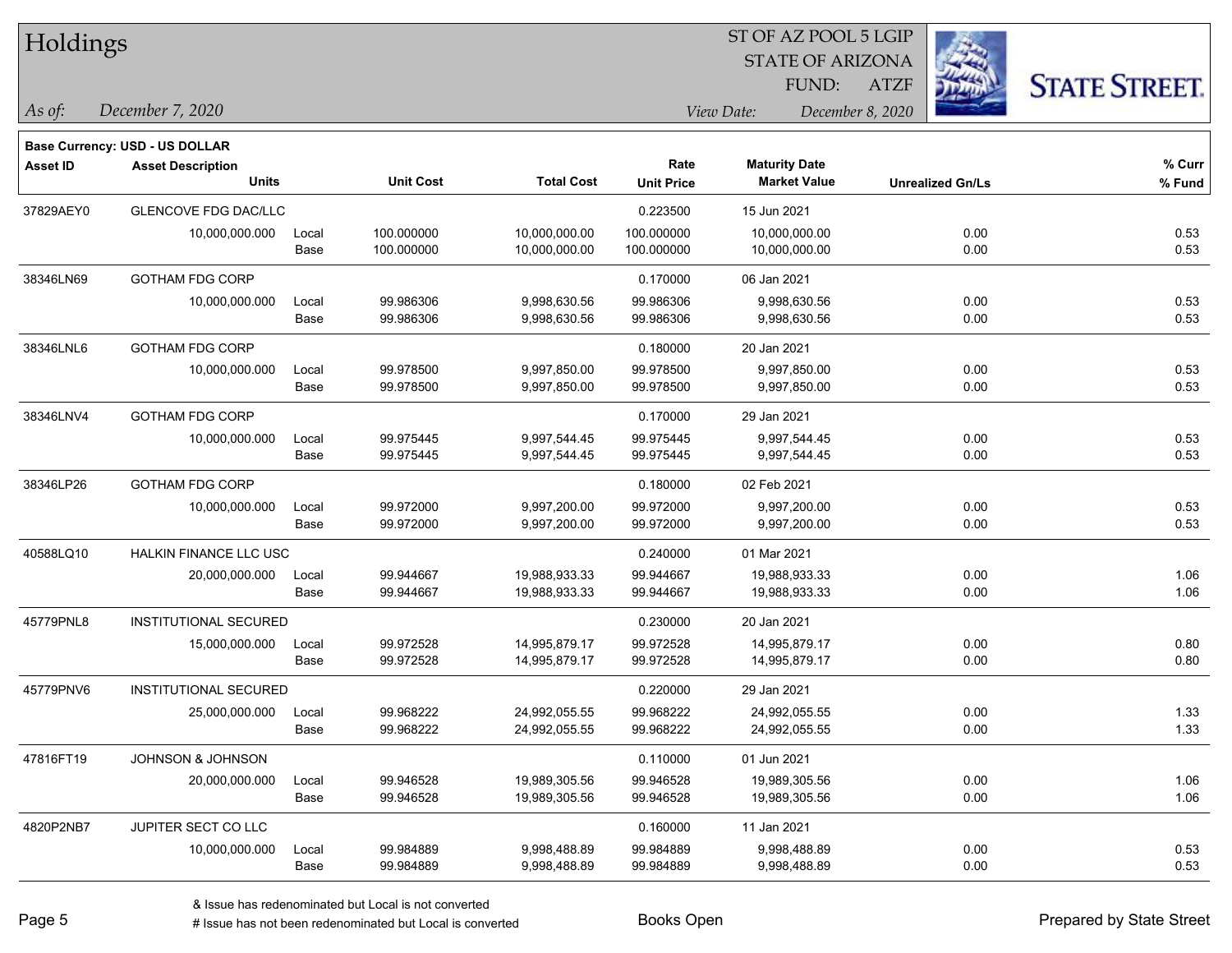| Holdings        |                                                                   |       |                  |                   | ST OF AZ POOL 5 LGIP |                         |                         |                      |  |  |  |  |
|-----------------|-------------------------------------------------------------------|-------|------------------|-------------------|----------------------|-------------------------|-------------------------|----------------------|--|--|--|--|
|                 |                                                                   |       |                  |                   |                      | <b>STATE OF ARIZONA</b> |                         |                      |  |  |  |  |
|                 |                                                                   |       |                  |                   |                      | <b>FUND:</b>            | <b>ATZF</b>             | <b>STATE STREET.</b> |  |  |  |  |
| As of:          | December 7, 2020                                                  |       |                  |                   |                      | View Date:              | December 8, 2020        |                      |  |  |  |  |
|                 |                                                                   |       |                  |                   |                      |                         |                         |                      |  |  |  |  |
| <b>Asset ID</b> | <b>Base Currency: USD - US DOLLAR</b><br><b>Asset Description</b> |       |                  |                   | Rate                 | <b>Maturity Date</b>    |                         | $%$ Curr             |  |  |  |  |
|                 | <b>Units</b>                                                      |       | <b>Unit Cost</b> | <b>Total Cost</b> | <b>Unit Price</b>    | <b>Market Value</b>     | <b>Unrealized Gn/Ls</b> | % Fund               |  |  |  |  |
| 4820P2P41       | JUPITER SECT CO LLC                                               |       |                  |                   | 0.170000             | 04 Feb 2021             |                         |                      |  |  |  |  |
|                 | 15,000,000.000                                                    | Local | 99.972611        | 14,995,891.67     | 99.972611            | 14,995,891.67           | 0.00                    | 0.80                 |  |  |  |  |
|                 |                                                                   | Base  | 99.972611        | 14,995,891.67     | 99.972611            | 14,995,891.67           | 0.00                    | 0.80                 |  |  |  |  |
| 4820P2P58       | JUPITER SECT CO LLC                                               |       |                  |                   | 0.200000             | 05 Feb 2021             |                         |                      |  |  |  |  |
|                 | 15,000,000.000                                                    | Local | 99.967222        | 14,995,083.34     | 99.967222            | 14,995,083.34           | 0.00                    | 0.80                 |  |  |  |  |
|                 |                                                                   | Base  | 99.967222        | 14,995,083.34     | 99.967222            | 14,995,083.34           | 0.00                    | 0.80                 |  |  |  |  |
| 52952LNR9       | LEXINGTN PKR CAP CO LL                                            |       |                  |                   | 0.210000             | 25 Jan 2021             |                         |                      |  |  |  |  |
|                 | 10,000,000.000                                                    | Local | 99.972000        | 9,997,200.00      | 99.972000            | 9,997,200.00            | 0.00                    | 0.53                 |  |  |  |  |
|                 |                                                                   | Base  | 99.972000        | 9,997,200.00      | 99.972000            | 9,997,200.00            | 0.00                    | 0.53                 |  |  |  |  |
| 53127TN74       | LIBERTY FUNDING LLC                                               |       |                  |                   | 0.170000             | 07 Jan 2021             |                         |                      |  |  |  |  |
|                 | 10,000,000.000                                                    | Local | 99.985833        | 9,998,583.33      | 99.985833            | 9,998,583.33            | 0.00                    | 0.53                 |  |  |  |  |
|                 |                                                                   | Base  | 99.985833        | 9,998,583.33      | 99.985833            | 9,998,583.33            | 0.00                    | 0.53                 |  |  |  |  |
| 53127TP31       | <b>LIBERTY FUNDING LLC</b>                                        |       |                  |                   | 0.180000             | 03 Feb 2021             |                         |                      |  |  |  |  |
|                 | 10,000,000.000                                                    | Local | 99.971500        | 9,997,150.00      | 99.971500            | 9,997,150.00            | 0.00                    | 0.53                 |  |  |  |  |
|                 |                                                                   | Base  | 99.971500        | 9,997,150.00      | 99.971500            | 9,997,150.00            | 0.00                    | 0.53                 |  |  |  |  |
| 53127TQ14       | <b>LIBERTY FUNDING LLC</b>                                        |       |                  |                   | 0.190000             | 01 Mar 2021             |                         |                      |  |  |  |  |
|                 | 8,500,000.000                                                     | Local | 99.956194        | 8,496,276.53      | 99.956194            | 8,496,276.53            | 0.00                    | 0.45                 |  |  |  |  |
|                 |                                                                   | Base  | 99.956194        | 8,496,276.53      | 99.956194            | 8,496,276.53            | 0.00                    | 0.45                 |  |  |  |  |
| 53245PMG0       | ELI LILLY & COMPANY                                               |       |                  |                   | 0.100000             | 16 Dec 2020             |                         |                      |  |  |  |  |
|                 | 15,000,000.000                                                    | Local | 99.997778        | 14,999,666.67     | 99.997778            | 14,999,666.67           | 0.00                    | 0.80                 |  |  |  |  |
|                 |                                                                   | Base  | 99.997778        | 14,999,666.67     | 99.997778            | 14,999,666.67           | 0.00                    | 0.80                 |  |  |  |  |
| 56274LN59       | MANHATTAN ASSET FDG.                                              |       |                  |                   | 0.180000             | 05 Jan 2021             |                         |                      |  |  |  |  |
|                 | 3,703,000.000                                                     | Local | 99.986000        | 3,702,481.58      | 99.986000            | 3,702,481.58            | 0.00                    | 0.20                 |  |  |  |  |
|                 |                                                                   | Base  | 99.986000        | 3,702,481.58      | 99.986000            | 3,702,481.58            | 0.00                    | 0.20                 |  |  |  |  |
| 56274LP16       | MANHATTAN ASSET FDG.                                              |       |                  |                   | 0.200000             | 01 Feb 2021             |                         |                      |  |  |  |  |
|                 | 10,000,000.000                                                    | Local | 99.969444        | 9,996,944.44      | 99.969444            | 9,996,944.44            | 0.00                    | 0.53                 |  |  |  |  |
|                 |                                                                   | Base  | 99.969444        | 9,996,944.44      | 99.969444            | 9,996,944.44            | 0.00                    | 0.53                 |  |  |  |  |
| 56274LP32       | MANHATTAN ASSET FDG.                                              |       |                  |                   | 0.210000             | 03 Feb 2021             |                         |                      |  |  |  |  |
|                 | 13,902,000.000                                                    | Local | 99.966750        | 13,897,377.59     | 99.966750            | 13,897,377.59           | 0.00                    | 0.74                 |  |  |  |  |
|                 |                                                                   | Base  | 99.966750        | 13,897,377.59     | 99.966750            | 13,897,377.59           | 0.00                    | 0.74                 |  |  |  |  |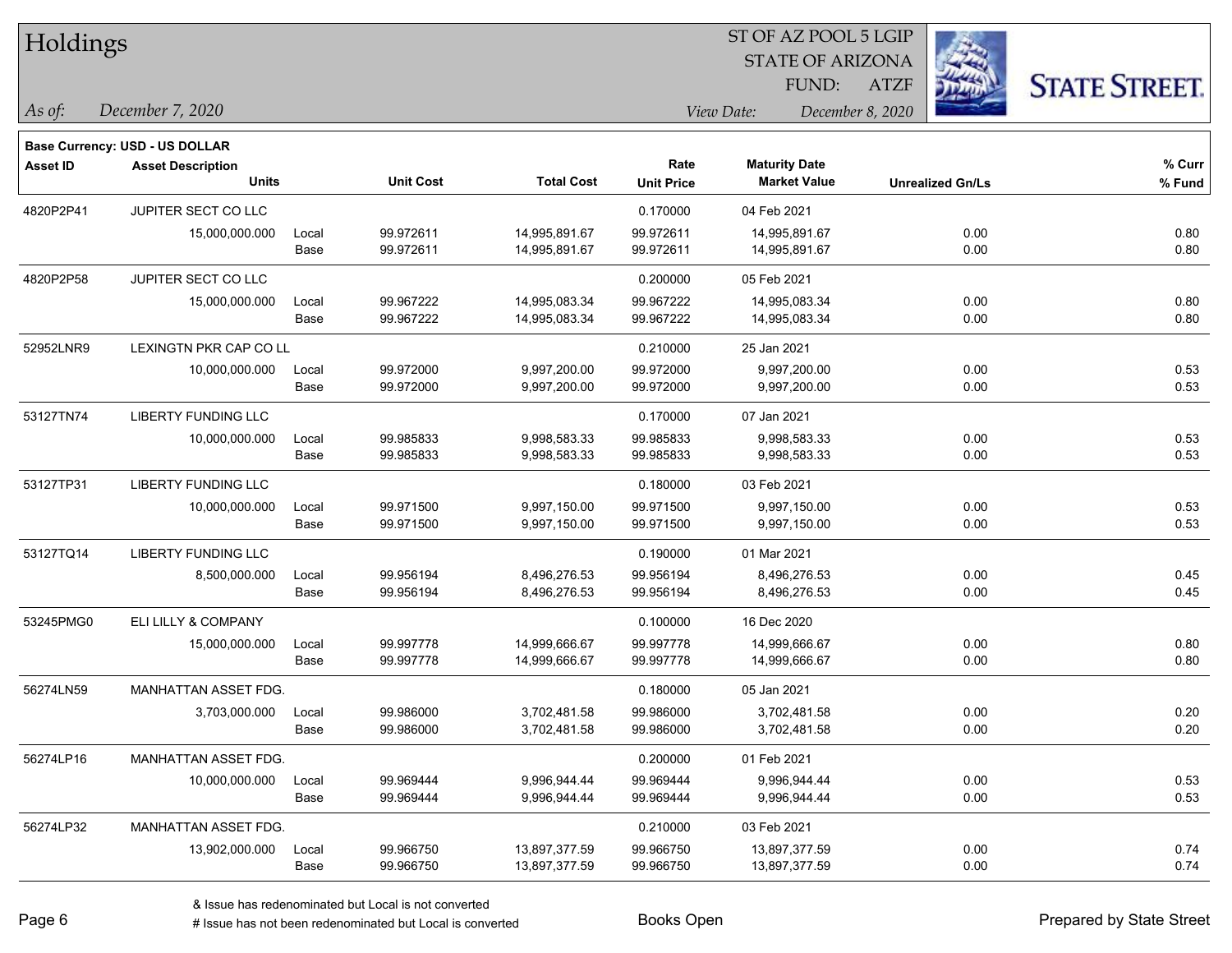| Holdings        |                                       |       |                  |                   | 51 OF AZ POOL 5 LGIP |                                |             |                         |                      |  |
|-----------------|---------------------------------------|-------|------------------|-------------------|----------------------|--------------------------------|-------------|-------------------------|----------------------|--|
|                 |                                       |       |                  |                   |                      | <b>STATE OF ARIZONA</b>        |             |                         |                      |  |
|                 |                                       |       |                  |                   |                      | FUND:                          | <b>ATZF</b> |                         | <b>STATE STREET.</b> |  |
| As of:          | December 7, 2020                      |       |                  |                   |                      | View Date:<br>December 8, 2020 |             |                         |                      |  |
|                 | <b>Base Currency: USD - US DOLLAR</b> |       |                  |                   |                      |                                |             |                         |                      |  |
| <b>Asset ID</b> | <b>Asset Description</b>              |       |                  |                   | Rate                 | <b>Maturity Date</b>           |             |                         | % Curr               |  |
|                 | <b>Units</b>                          |       | <b>Unit Cost</b> | <b>Total Cost</b> | <b>Unit Price</b>    | <b>Market Value</b>            |             | <b>Unrealized Gn/Ls</b> | % Fund               |  |
| 56274LQ23       | <b>MANHATTAN ASSET FDG.</b>           |       |                  |                   | 0.200000             | 02 Mar 2021                    |             |                         |                      |  |
|                 | 10,000,000.000                        | Local | 99.953333        | 9,995,333.33      | 99.953333            | 9,995,333.33                   |             | 0.00                    | 0.53                 |  |
|                 |                                       | Base  | 99.953333        | 9,995,333.33      | 99.953333            | 9,995,333.33                   |             | 0.00                    | 0.53                 |  |
| 57576JN40       | MASSACHUSETTS MUT LIFE INS CO         |       |                  |                   | 0.090000             | 04 Jan 2021                    |             |                         |                      |  |
|                 | 25,000,000.000                        | Local | 99.993250        | 24,998,312.50     | 99.993250            | 24,998,312.50                  |             | 0.00                    | 1.33                 |  |
|                 |                                       | Base  | 99.993250        | 24,998,312.50     | 99.993250            | 24,998,312.50                  |             | 0.00                    | 1.33                 |  |
| 59157TME0       | METLIFE SHORT TERM FDG                |       |                  |                   | 0.220000             | 14 Dec 2020                    |             |                         |                      |  |
|                 | 25,000,000.000                        | Local | 99.996333        | 24,999,083.33     | 99.996333            | 24,999,083.33                  |             | 0.00                    | 1.33                 |  |
|                 |                                       | Base  | 99.996333        | 24,999,083.33     | 99.996333            | 24,999,083.33                  |             | 0.00                    | 1.33                 |  |
| 59157TSU8       | METLIFE SHORT TERM FDG                |       |                  |                   | 0.200000             | 28 May 2021                    |             |                         |                      |  |
|                 | 15,000,000.000                        | Local | 99.905000        | 14,985,750.00     | 99.905000            | 14,985,750.00                  |             | 0.00                    | 0.80                 |  |
|                 |                                       | Base  | 99.905000        | 14,985,750.00     | 99.905000            | 14,985,750.00                  |             | 0.00                    | 0.80                 |  |
| 59157TT11       | METLIFE SHORT TERM FDG                |       |                  |                   | 0.200000             | 01 Jun 2021                    |             |                         |                      |  |
|                 | 12,400,000.000                        | Local | 99.902778        | 12,387,944.44     | 99.902778            | 12,387,944.44                  |             | 0.00                    | 0.66                 |  |
|                 |                                       | Base  | 99.902778        | 12,387,944.44     | 99.902778            | 12,387,944.44                  |             | 0.00                    | 0.66                 |  |
| 63763PMB2       | NATIONAL SECS CLEARING                |       |                  |                   | 0.150000             | 11 Dec 2020                    |             |                         |                      |  |
|                 | 15,000,000.000                        | Local | 99.998750        | 14,999,812.50     | 99.998750            | 14,999,812.50                  |             | 0.00                    | 0.80                 |  |
|                 |                                       | Base  | 99.998750        | 14,999,812.50     | 99.998750            | 14,999,812.50                  |             | 0.00                    | 0.80                 |  |
| 63763PN62       | NATIONAL SECS CLEARING                |       |                  |                   | 0.120000             | 06 Jan 2021                    |             |                         |                      |  |
|                 | 25,000,000.000                        | Local | 99.990333        | 24,997,583.33     | 99.990333            | 24,997,583.33                  |             | 0.00                    | 1.33                 |  |
|                 |                                       | Base  | 99.990333        | 24,997,583.33     | 99.990333            | 24,997,583.33                  |             | 0.00                    | 1.33                 |  |
| 63763PT33       | NATIONAL SECS CLEARING                |       |                  |                   | 0.170000             | 03 Jun 2021                    |             |                         |                      |  |
|                 | 10,000,000.000                        | Local | 99.916417        | 9,991,641.67      | 99.916417            | 9,991,641.67                   |             | 0.00                    | 0.53                 |  |
|                 |                                       | Base  | 99.916417        | 9,991,641.67      | 99.916417            | 9,991,641.67                   |             | 0.00                    | 0.53                 |  |
| 64105GXV1       | NESTLE CAP CORP                       |       |                  |                   | 0.170000             | 29 Oct 2021                    |             |                         |                      |  |
|                 | 15,000,000.000                        | Local | 99.846528        | 14,976,979.17     | 99.846528            | 14,976,979.17                  |             | 0.00                    | 0.80                 |  |
|                 |                                       | Base  | 99.846528        | 14,976,979.17     | 99.846528            | 14,976,979.17                  |             | 0.00                    | 0.80                 |  |
| 64106GMH3       | NESTLE FIN FRANCE S.                  |       |                  |                   | 0.130000             | 17 Dec 2020                    |             |                         |                      |  |
|                 | 25,000,000.000                        | Local | 99.996750        | 24,999,187.50     | 99.996750            | 24,999,187.50                  |             | 0.00                    | 1.33                 |  |
|                 |                                       | Base  | 99.996750        | 24,999,187.50     | 99.996750            | 24,999,187.50                  |             | 0.00                    | 1.33                 |  |
|                 |                                       |       |                  |                   |                      |                                |             |                         |                      |  |

 $\overline{\text{ST A Z DOO}}$   $\overline{\text{SLO}}$ 

٦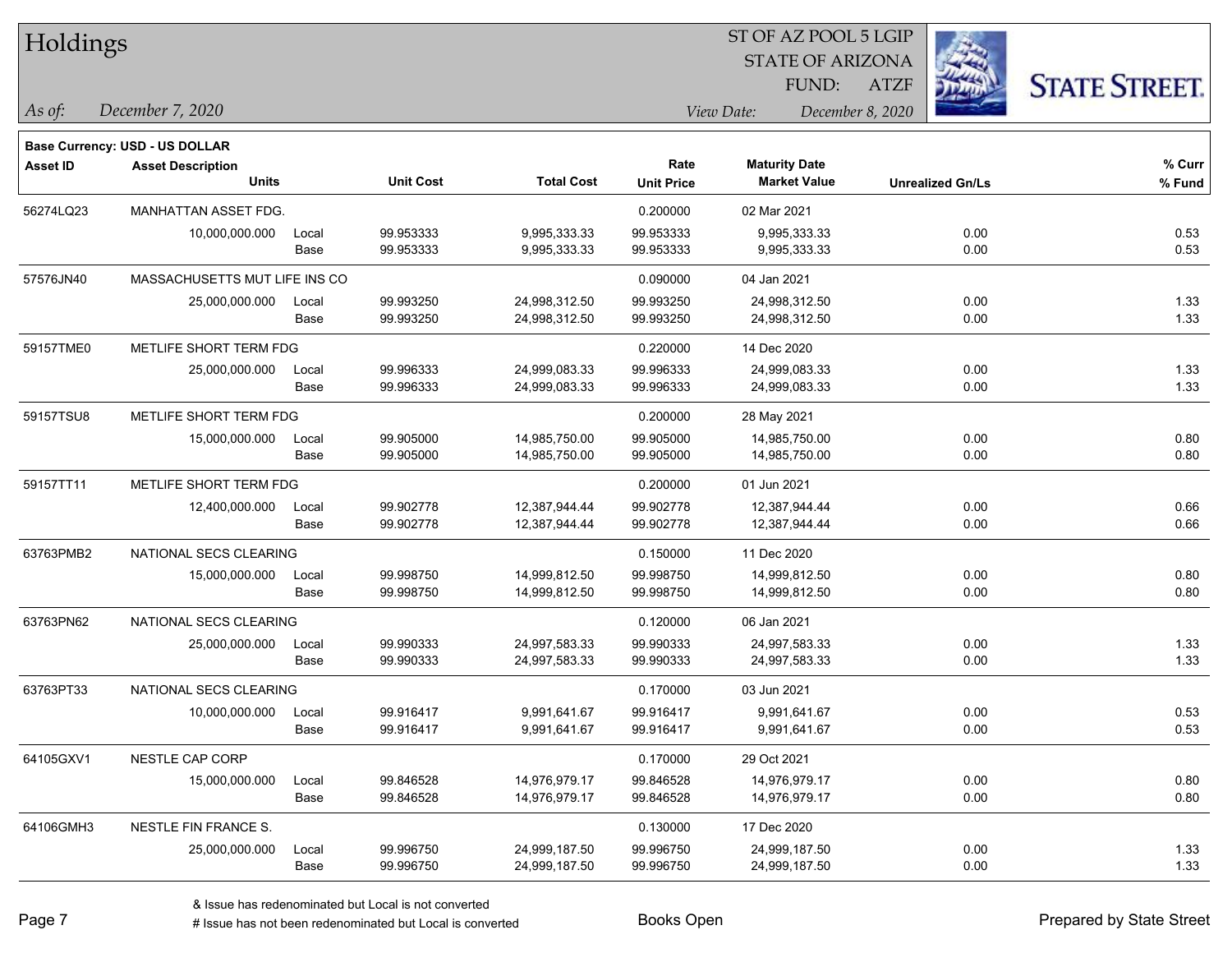|                                       |                          |                                                                                                      |                               |                                   | FUND:                          | <b>ATZF</b>                                       | <b>STATE STREET</b>                                                                                    |  |  |  |
|---------------------------------------|--------------------------|------------------------------------------------------------------------------------------------------|-------------------------------|-----------------------------------|--------------------------------|---------------------------------------------------|--------------------------------------------------------------------------------------------------------|--|--|--|
| December 7, 2020                      |                          |                                                                                                      |                               |                                   |                                |                                                   |                                                                                                        |  |  |  |
| <b>Base Currency: USD - US DOLLAR</b> |                          |                                                                                                      |                               |                                   |                                |                                                   |                                                                                                        |  |  |  |
| <b>Asset Description</b>              |                          |                                                                                                      |                               | Rate                              | <b>Maturity Date</b>           |                                                   | % Curr                                                                                                 |  |  |  |
|                                       |                          |                                                                                                      |                               |                                   |                                |                                                   | % Fund                                                                                                 |  |  |  |
|                                       |                          |                                                                                                      |                               | 0.120000                          | 15 Dec 2020                    |                                                   |                                                                                                        |  |  |  |
| 9,153,000.000                         | Local                    | 99.997667                                                                                            | 9,152,786.43                  | 99.997667                         | 9,152,786.43                   | 0.00                                              | 0.49                                                                                                   |  |  |  |
|                                       |                          |                                                                                                      |                               |                                   |                                |                                                   | 0.49                                                                                                   |  |  |  |
|                                       |                          |                                                                                                      |                               | 0.120000                          | 27 Jan 2021                    |                                                   |                                                                                                        |  |  |  |
| 20,000,000.000                        | Local                    | 99.983333                                                                                            | 19,996,666.67                 | 99.983333                         | 19,996,666.67                  | 0.00                                              | 1.06                                                                                                   |  |  |  |
|                                       | Base                     | 99.983333                                                                                            | 19,996,666.67                 | 99.983333                         | 19,996,666.67                  | 0.00                                              | 1.06                                                                                                   |  |  |  |
|                                       |                          |                                                                                                      |                               | 0.125000                          | 02 Feb 2021                    |                                                   |                                                                                                        |  |  |  |
| 11,277,000.000                        | Local                    | 99.980556                                                                                            | 11,274,807.25                 | 99.980556                         | 11,274,807.25                  | 0.00                                              | 0.60                                                                                                   |  |  |  |
|                                       | Base                     | 99.980556                                                                                            | 11,274,807.25                 | 99.980556                         | 11,274,807.25                  | 0.00                                              | 0.60                                                                                                   |  |  |  |
|                                       |                          |                                                                                                      |                               | 0.110000                          | 18 Feb 2021                    |                                                   |                                                                                                        |  |  |  |
| 15,000,000.000                        | Local                    | 99.978000                                                                                            | 14,996,700.00                 | 99.978000                         | 14,996,700.00                  | 0.00                                              | 0.80                                                                                                   |  |  |  |
|                                       | Base                     | 99.978000                                                                                            | 14,996,700.00                 | 99.978000                         | 14,996,700.00                  | 0.00                                              | 0.80                                                                                                   |  |  |  |
| <b>NOVARTIS FNC CRP</b>               |                          |                                                                                                      |                               | 0.130000                          | 28 Dec 2020                    |                                                   |                                                                                                        |  |  |  |
| 6,045,000.000                         | Local                    | 99.992778                                                                                            | 6,044,563.42                  | 99.992778                         | 6,044,563.42                   | 0.00                                              | 0.32                                                                                                   |  |  |  |
|                                       | Base                     | 99.992778                                                                                            | 6,044,563.42                  | 99.992778                         | 6,044,563.42                   | 0.00                                              | 0.32                                                                                                   |  |  |  |
| NOVARTIS FNC CRP                      |                          |                                                                                                      |                               | 0.180000                          | 12 Apr 2021                    |                                                   |                                                                                                        |  |  |  |
| 10,000,000.000                        | Local                    | 99.937500                                                                                            | 9,993,750.00                  | 99.937500                         | 9,993,750.00                   | 0.00                                              | 0.53                                                                                                   |  |  |  |
|                                       | Base                     | 99.937500                                                                                            | 9,993,750.00                  | 99.937500                         | 9,993,750.00                   | 0.00                                              | 0.53                                                                                                   |  |  |  |
| OLD LINE FUNDING LLC                  |                          |                                                                                                      |                               | 0.170000                          | 20 Jan 2021                    |                                                   |                                                                                                        |  |  |  |
| 18,000,000.000                        | Local                    | 99.979694                                                                                            | 17,996,345.00                 | 99.979694                         | 17,996,345.00                  | 0.00                                              | 0.96                                                                                                   |  |  |  |
|                                       | Base                     | 99.979694                                                                                            | 17,996,345.00                 | 99.979694                         | 17,996,345.00                  | 0.00                                              | 0.96                                                                                                   |  |  |  |
| OLD LINE FUNDING LLC                  |                          |                                                                                                      |                               | 0.170000                          | 25 Jan 2021                    |                                                   |                                                                                                        |  |  |  |
| 2,900,000.000                         | Local                    | 99.977333                                                                                            | 2,899,342.66                  | 99.977333                         | 2,899,342.66                   | 0.00                                              | 0.15                                                                                                   |  |  |  |
|                                       | Base                     | 99.977333                                                                                            | 2,899,342.66                  | 99.977333                         | 2,899,342.66                   | 0.00                                              | 0.15                                                                                                   |  |  |  |
| OLD LINE FUNDING LLC                  |                          |                                                                                                      |                               | 0.190000                          | 25 Feb 2021                    |                                                   |                                                                                                        |  |  |  |
| 10,000,000.000                        | Local                    | 99.958306                                                                                            | 9,995,830.55                  | 99.958306                         | 9.995.830.55                   | 0.00                                              | 0.53                                                                                                   |  |  |  |
|                                       | Base                     | 99.958306                                                                                            | 9,995,830.55                  | 99.958306                         | 9,995,830.55                   | 0.00                                              | 0.53                                                                                                   |  |  |  |
| OLD LINE FUNDING LLC                  |                          |                                                                                                      |                               | 0.210000                          | 06 May 2021                    |                                                   |                                                                                                        |  |  |  |
| 3,000,000.000                         | Local                    | 99.913083                                                                                            | 2,997,392.50                  | 99.913083                         | 2,997,392.50                   | 0.00                                              | 0.16                                                                                                   |  |  |  |
|                                       | Base                     | 99.913083                                                                                            | 2,997,392.50                  | 99.913083                         | 2,997,392.50                   | 0.00                                              | 0.16                                                                                                   |  |  |  |
|                                       | Holdings<br><b>Units</b> | NEW YORK LFE CAP COR<br>Base<br>NEW YORK LFE CAP COR<br>NEW YORK LFE CAP COR<br>NEW YORK LFE CAP COR | <b>Unit Cost</b><br>99.997667 | <b>Total Cost</b><br>9,152,786.43 | <b>Unit Price</b><br>99.997667 | View Date:<br><b>Market Value</b><br>9,152,786.43 | 51 OF AZ POOL 5 LGIP<br><b>STATE OF ARIZONA</b><br>December 8, 2020<br><b>Unrealized Gn/Ls</b><br>0.00 |  |  |  |

 $ST$  OF AZ POOL 5 LGIP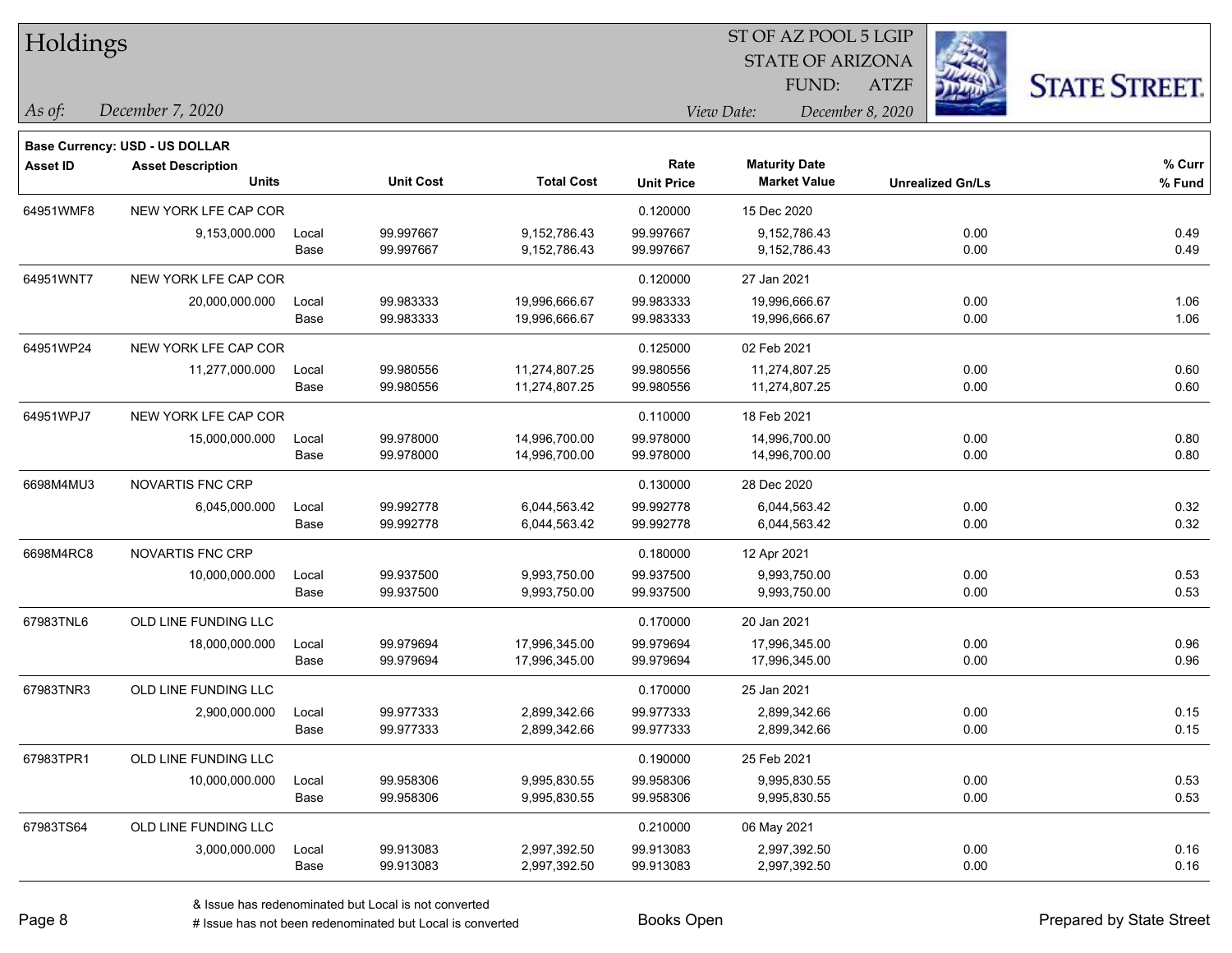| Holdings        |                                          |       |                  |                   |                   | ST OF AZ POOL 5 LGIP    |                  |                         |                      |
|-----------------|------------------------------------------|-------|------------------|-------------------|-------------------|-------------------------|------------------|-------------------------|----------------------|
|                 |                                          |       |                  |                   |                   | <b>STATE OF ARIZONA</b> |                  |                         |                      |
|                 |                                          |       |                  |                   |                   | <b>FUND:</b>            | <b>ATZF</b>      |                         | <b>STATE STREET.</b> |
| $\vert$ As of:  | December 7, 2020                         |       |                  |                   |                   | View Date:              | December 8, 2020 |                         |                      |
|                 |                                          |       |                  |                   |                   |                         |                  |                         |                      |
|                 | Base Currency: USD - US DOLLAR           |       |                  |                   | Rate              | <b>Maturity Date</b>    |                  |                         | % Curr               |
| <b>Asset ID</b> | <b>Asset Description</b><br><b>Units</b> |       | <b>Unit Cost</b> | <b>Total Cost</b> | <b>Unit Price</b> | <b>Market Value</b>     |                  | <b>Unrealized Gn/Ls</b> | % Fund               |
| 67984XH25       | OLD LINE FUNDING LLC                     |       |                  |                   | 0.240000          | 25 Feb 2021             |                  |                         |                      |
|                 | 15,000,000.000                           | Local | 99.947333        | 14,992,100.00     | 99.947333         | 14,992,100.00           |                  | 0.00                    | 0.80                 |
|                 |                                          | Base  | 99.947333        | 14,992,100.00     | 99.947333         | 14,992,100.00           |                  | 0.00                    | 0.80                 |
| 74271TM83       | PROCTOR GAMBLE AND CO                    |       |                  |                   | 0.100000          | 08 Dec 2020             |                  |                         |                      |
|                 | 25,000,000.000                           | Local | 100.000000       | 25,000,000.00     | 100.000000        | 25,000,000.00           |                  | 0.00                    | 1.33                 |
|                 |                                          | Base  | 100.000000       | 25,000,000.00     | 100.000000        | 25,000,000.00           |                  | 0.00                    | 1.33                 |
| 74271TNC3       | PROCTOR GAMBLE AND CO                    |       |                  |                   | 0.100000          | 12 Jan 2021             |                  |                         |                      |
|                 | 25,000,000.000                           | Local | 99.990278        | 24,997,569.44     | 99.990278         | 24,997,569.44           |                  | 0.00                    | 1.33                 |
|                 |                                          | Base  | 99.990278        | 24,997,569.44     | 99.990278         | 24,997,569.44           |                  | 0.00                    | 1.33                 |
| 74271TRE5       | PROCTOR GAMBLE AND CO                    |       |                  |                   | 0.140000          | 14 Apr 2021             |                  |                         |                      |
|                 | 10,000,000.000                           | Local | 99.950611        | 9,995,061.11      | 99.950611         | 9,995,061.11            |                  | 0.00                    | 0.53                 |
|                 |                                          | Base  | 99.950611        | 9,995,061.11      | 99.950611         | 9,995,061.11            |                  | 0.00                    | 0.53                 |
| 8225X2N75       | SHELL INTNL FNC B.V                      |       |                  |                   | 0.130000          | 07 Jan 2021             |                  |                         |                      |
|                 | 5,000,000.000                            | Local | 99.989167        | 4,999,458.33      | 99.989167         | 4,999,458.33            |                  | 0.00                    | 0.27                 |
|                 |                                          | Base  | 99.989167        | 4,999,458.33      | 99.989167         | 4,999,458.33            |                  | 0.00                    | 0.27                 |
| 8225X2PG3       | SHELL INTNL FNC B.V                      |       |                  |                   | 0.130000          | 16 Feb 2021             |                  |                         |                      |
|                 | 2,000,000.000                            | Local | 99.974723        | 1,999,494.45      | 99.974723         | 1,999,494.45            |                  | 0.00                    | 0.11                 |
|                 |                                          | Base  | 99.974723        | 1,999,494.45      | 99.974723         | 1,999,494.45            |                  | 0.00                    | 0.11                 |
| 8225X2QV9       | SHELL INTNL FNC B.V                      |       |                  |                   | 0.190000          | 29 Mar 2021             |                  |                         |                      |
|                 | 1,253,000.000                            | Local | 99.941417        | 1,252,265.95      | 99.941417         | 1,252,265.95            |                  | 0.00                    | 0.07                 |
|                 |                                          | Base  | 99.941417        | 1,252,265.95      | 99.941417         | 1,252,265.95            |                  | 0.00                    | 0.07                 |
| 8225X2SR6       | SHELL INTNL FNC B.V                      |       |                  |                   | 0.190000          | 25 May 2021             |                  |                         |                      |
|                 | 2,165,000.000                            | Local | 99.911333        | 2,163,080.37      | 99.911333         | 2,163,080.37            |                  | 0.00                    | 0.12                 |
|                 |                                          | Base  | 99.911333        | 2,163,080.37      | 99.911333         | 2,163,080.37            |                  | 0.00                    | 0.12                 |
| 8225X2TE4       | SHELL INTNL FNC B.V                      |       |                  |                   | 0.210000          | 14 Jun 2021             |                  |                         |                      |
|                 | 9,500,000.000                            | Local | 99.890333        | 9,489,581.67      | 99.890333         | 9,489,581.67            |                  | 0.00                    | 0.50                 |
|                 |                                          | Base  | 99.890333        | 9,489,581.67      | 99.890333         | 9,489,581.67            |                  | 0.00                    | 0.50                 |
| 8225X2U85       | SHELL INTNL FNC B.V                      |       |                  |                   | 0.220000          | 08 Jul 2021             |                  |                         |                      |
|                 | 1,000,000.000                            | Local | 99.870444        | 998,704.44        | 99.870444         | 998,704.44              |                  | 0.00                    | 0.05                 |
|                 |                                          | Base  | 99.870444        | 998,704.44        | 99.870444         | 998,704.44              |                  | 0.00                    | 0.05                 |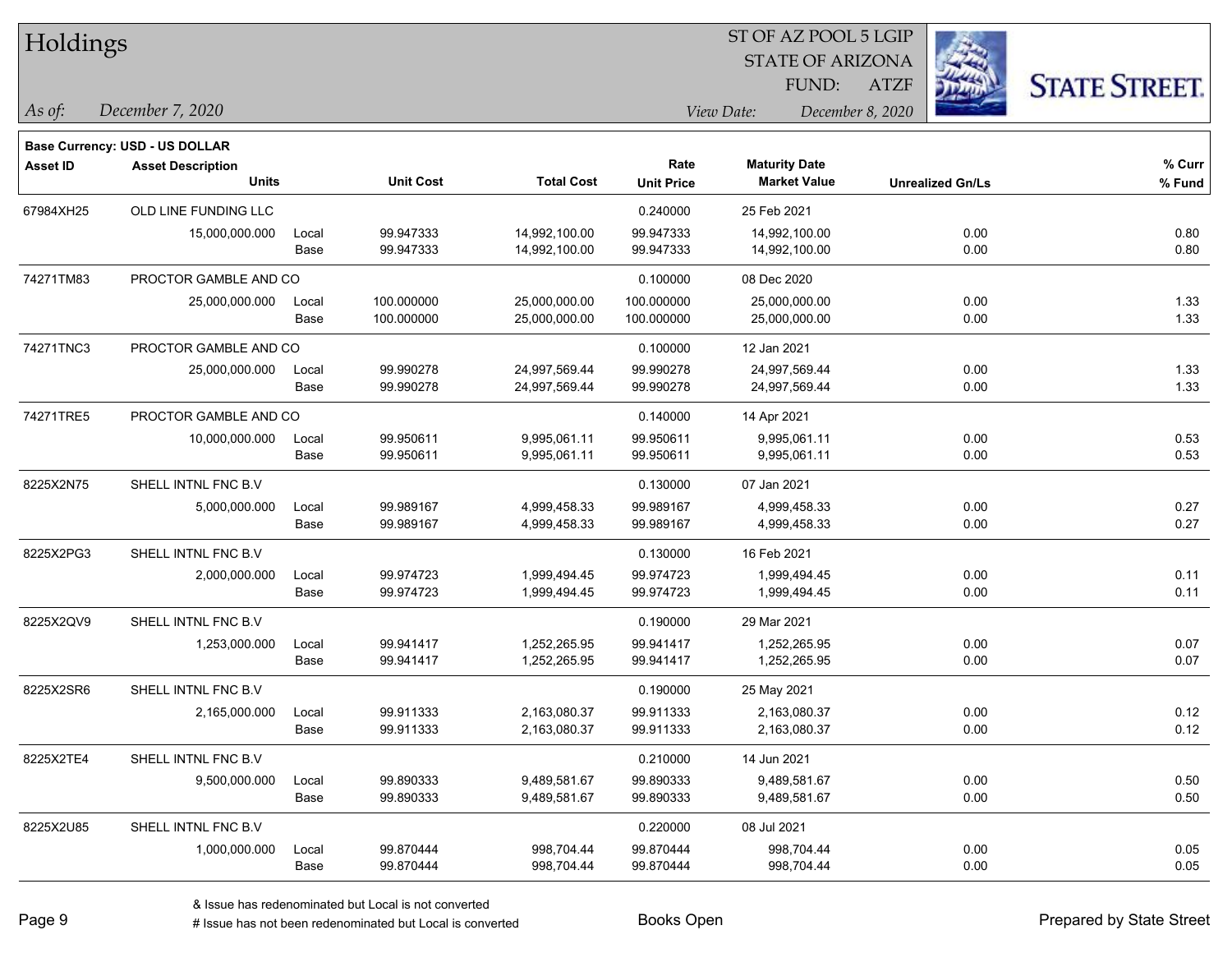| Holdings        |                                          |               |                        |                                |                           | ST OF AZ POOL 5 LGIP                        |                  |                         |                      |  |
|-----------------|------------------------------------------|---------------|------------------------|--------------------------------|---------------------------|---------------------------------------------|------------------|-------------------------|----------------------|--|
|                 |                                          |               |                        |                                |                           | <b>STATE OF ARIZONA</b>                     |                  |                         |                      |  |
|                 |                                          |               |                        |                                |                           | FUND:                                       | <b>ATZF</b>      |                         | <b>STATE STREET.</b> |  |
| As of:          | December 7, 2020                         |               |                        |                                |                           | View Date:                                  | December 8, 2020 |                         |                      |  |
|                 | <b>Base Currency: USD - US DOLLAR</b>    |               |                        |                                |                           |                                             |                  |                         |                      |  |
| <b>Asset ID</b> | <b>Asset Description</b><br><b>Units</b> |               | <b>Unit Cost</b>       | <b>Total Cost</b>              | Rate<br><b>Unit Price</b> | <b>Maturity Date</b><br><b>Market Value</b> |                  | <b>Unrealized Gn/Ls</b> | % Curr<br>$%$ Fund   |  |
| 8225X2UC6       | SHELL INTNL FNC B.V                      |               |                        |                                | 0.400000                  | 12 Jul 2021                                 |                  |                         |                      |  |
|                 | 10,000,000.000                           | Local<br>Base | 99.760000<br>99.760000 | 9,976,000.00<br>9,976,000.00   | 99.760000<br>99.760000    | 9,976,000.00<br>9,976,000.00                |                  | 0.00<br>0.00            | 0.53<br>0.53         |  |
| 8225X2W18       | SHELL INTNL FNC B.V                      |               |                        |                                | 0.260000                  | 01 Sep 2021                                 |                  |                         |                      |  |
|                 | 10,000,000.000                           | Local<br>Base | 99.807167<br>99.807167 | 9,980,716.66<br>9,980,716.66   | 99.807167<br>99.807167    | 9,980,716.66<br>9,980,716.66                |                  | 0.00<br>0.00            | 0.53<br>0.53         |  |
| 8225X2X17       | SHELL INTNL FNC B.V                      |               |                        |                                | 0.260000                  | 01 Oct 2021                                 |                  |                         |                      |  |
|                 | 6,000,000.000                            | Local<br>Base | 99.785500<br>99.785500 | 5,987,130.00<br>5,987,130.00   | 99.785500<br>99.785500    | 5,987,130.00<br>5,987,130.00                |                  | 0.00<br>0.00            | 0.32<br>0.32         |  |
| 86562KNE0       | SUMITOMO MTSU BKG CORP                   |               |                        |                                | 0.185000                  | 14 Jan 2021                                 |                  |                         |                      |  |
|                 | 10,000,000.000                           | Local<br>Base | 99.980986<br>99.980986 | 9,998,098.61<br>9,998,098.61   | 99.980986<br>99.980986    | 9,998,098.61<br>9,998,098.61                |                  | 0.00<br>0.00            | 0.53<br>0.53         |  |
| 86562KPB4       | SUMITOMO MTSU BKG CORP                   |               |                        |                                | 0.205000                  | 11 Feb 2021                                 |                  |                         |                      |  |
|                 | 20,450,000.000                           | Local<br>Base | 99.962986<br>99.962986 | 20,442,430.66<br>20,442,430.66 | 99.962986<br>99.962986    | 20,442,430.66<br>20,442,430.66              |                  | 0.00<br>0.00            | 1.09<br>1.09         |  |
| 86563GNF5       | SUMITOMO MITSUI TRUST NY                 |               |                        |                                | 0.180000                  | 15 Jan 2021                                 |                  |                         |                      |  |
|                 | 1,055,000.000                            | Local<br>Base | 99.981000<br>99.981000 | 1,054,799.55<br>1,054,799.55   | 99.981000<br>99.981000    | 1,054,799.55<br>1,054,799.55                |                  | 0.00<br>0.00            | 0.06<br>0.06         |  |
| 86564GNB3       | SUMITOMO MITSUI TRUST NY                 |               |                        |                                | 0.230000                  | 25 Mar 2021                                 |                  |                         |                      |  |
|                 | 3,280,000.000                            | Local<br>Base | 99.999996<br>99.999996 | 3,279,999.87<br>3,279,999.87   | 99.999996<br>99.999996    | 3,279,999.87<br>3,279,999.87                |                  | 0.00<br>0.00            | 0.17<br>0.17         |  |
| 88602TMG5       | THUNDER BAY FNDNG LLC                    |               |                        |                                | 0.150000                  | 16 Dec 2020                                 |                  |                         |                      |  |
|                 | 5,000,000.000                            | Local<br>Base | 99.996667<br>99.996667 | 4,999,833.33<br>4,999,833.33   | 99.996667<br>99.996667    | 4,999,833.33<br>4,999,833.33                |                  | 0.00<br>0.00            | 0.27<br>0.27         |  |
| 88602TN74       | THUNDER BAY FNDNG LLC                    |               |                        |                                | 0.160000                  | 07 Jan 2021                                 |                  |                         |                      |  |
|                 | 10,022,000.000                           | Local<br>Base | 99.986667<br>99.986667 | 10,020,663.73<br>10,020,663.73 | 99.986667<br>99.986667    | 10,020,663.73<br>10,020,663.73              |                  | 0.00<br>0.00            | 0.53<br>0.53         |  |
| 88602TQ97       | THUNDER BAY FNDNG LLC                    |               |                        |                                | 0.200000                  | 09 Mar 2021                                 |                  |                         |                      |  |
|                 | 1,500,000.000                            | Local         | 99.949445              | 1,499,241.67                   | 99.949445                 | 1,499,241.67                                |                  | 0.00                    | 0.08                 |  |

Base 99.949445 1,499,241.67 99.949445 1,499,241.67 0.00 0.08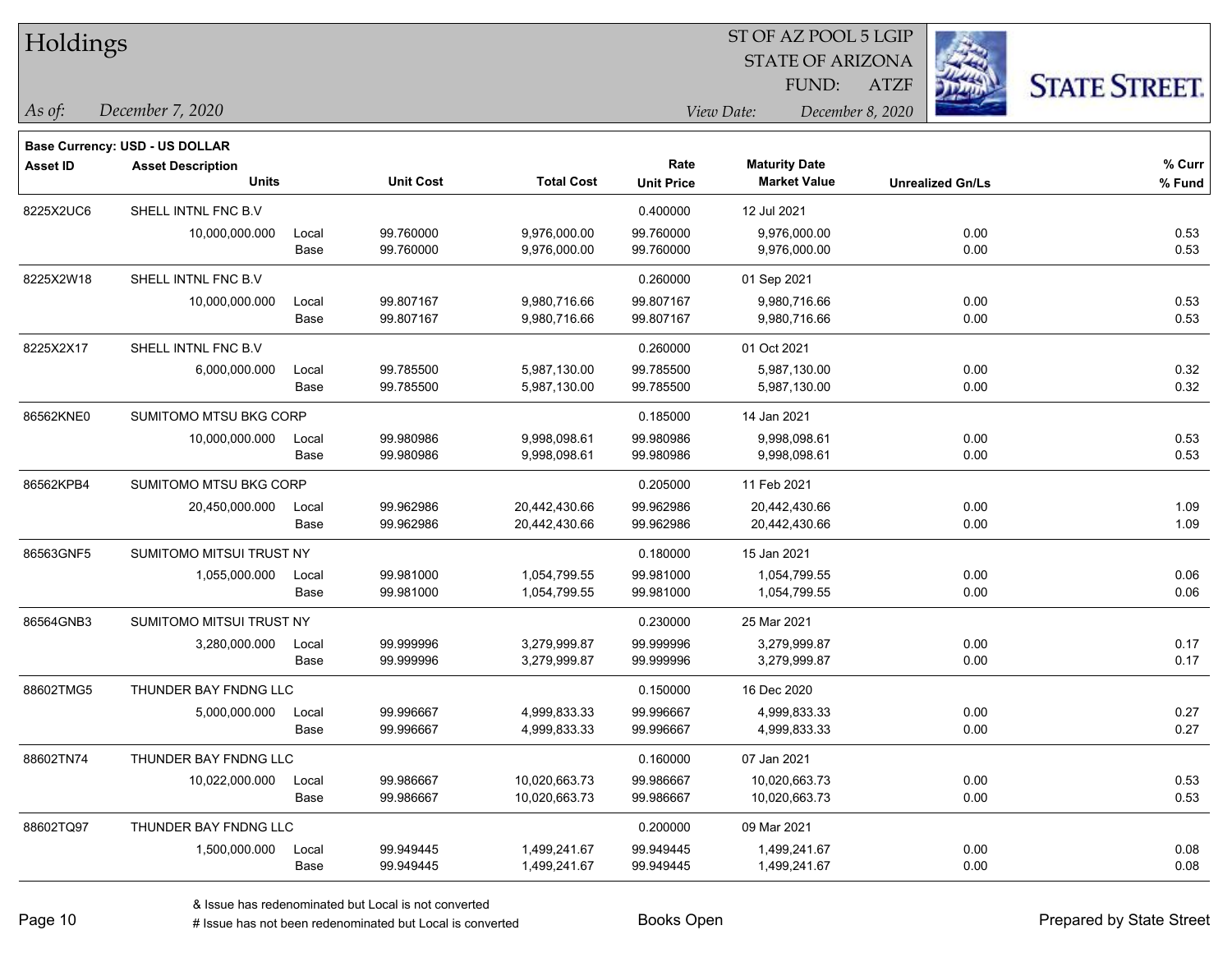| Holdings        |                                       |       |                  |                   |                   |                         |                         |                      |
|-----------------|---------------------------------------|-------|------------------|-------------------|-------------------|-------------------------|-------------------------|----------------------|
|                 |                                       |       |                  |                   |                   | <b>STATE OF ARIZONA</b> |                         |                      |
|                 |                                       |       |                  |                   |                   | FUND:                   | <b>ATZF</b>             | <b>STATE STREET.</b> |
| As of:          | December 7, 2020                      |       |                  |                   |                   | View Date:              | December 8, 2020        |                      |
|                 | <b>Base Currency: USD - US DOLLAR</b> |       |                  |                   |                   |                         |                         |                      |
| <b>Asset ID</b> | <b>Asset Description</b>              |       |                  |                   | Rate              | <b>Maturity Date</b>    |                         | $%$ Curr             |
|                 | <b>Units</b>                          |       | <b>Unit Cost</b> | <b>Total Cost</b> | <b>Unit Price</b> | <b>Market Value</b>     | <b>Unrealized Gn/Ls</b> | % Fund               |
| 88603HD47       | THUNDER BAY FNDNG LLC                 |       |                  |                   | 0.250000          | 29 Mar 2021             |                         |                      |
|                 | 15,000,000.000                        | Local | 99.922917        | 14,988,437.50     | 99.922917         | 14,988,437.50           | 0.00                    | 0.80                 |
|                 |                                       | Base  | 99.922917        | 14,988,437.50     | 99.922917         | 14,988,437.50           | 0.00                    | 0.80                 |
| 89114NR56       | TORONTO-DOMINION                      |       |                  |                   | 0.180000          | 21 Jan 2021             |                         |                      |
|                 | 25,000,000.000                        | Local | 100.000000       | 25,000,000.00     | 100.000000        | 25,000,000.00           | 0.00                    | 1.33                 |
|                 |                                       | Base  | 100.000000       | 25,000,000.00     | 100.000000        | 25,000,000.00           | 0.00                    | 1.33                 |
| 89119AP10       | <b>TORONTO DOMINION BANK</b>          |       |                  |                   | 0.170000          | 01 Feb 2021             |                         |                      |
|                 | 15,000,000.000                        | Local | 99.974028        | 14,996,104.17     | 99.974028         | 14,996,104.17           | 0.00                    | 0.80                 |
|                 |                                       | Base  | 99.974028        | 14,996,104.17     | 99.974028         | 14,996,104.17           | 0.00                    | 0.80                 |
| 89119ATV0       | <b>TORONTO DOMINION BANK</b>          |       |                  |                   | 0.210000          | 29 Jun 2021             |                         |                      |
|                 | 10,000,000.000                        | Local | 99.881583        | 9,988,158.33      | 99.881583         | 9,988,158.33            | 0.00                    | 0.53                 |
|                 |                                       | Base  | 99.881583        | 9,988,158.33      | 99.881583         | 9,988,158.33            | 0.00                    | 0.53                 |
| 89233GPS9       | <b>TOYOTA MOTOR CREDIT</b>            |       |                  |                   | 0.170000          | 26 Feb 2021             |                         |                      |
|                 | 25,000,000.000                        | Local | 99.962222        | 24,990,555.55     | 99.962222         | 24,990,555.55           | 0.00                    | 1.33                 |
|                 |                                       | Base  | 99.962222        | 24,990,555.55     | 99.962222         | 24,990,555.55           | 0.00                    | 1.33                 |
| 89233GRP3       | TOYOTA MOTOR CREDIT                   |       |                  |                   | 0.210000          | 23 Apr 2021             |                         |                      |
|                 | 25,000,000.000                        | Local | 99.920667        | 24,980,166.66     | 99.920667         | 24,980,166.66           | 0.00                    | 1.33                 |
|                 |                                       | Base  | 99.920667        | 24,980,166.66     | 99.920667         | 24,980,166.66           | 0.00                    | 1.33                 |
| 90328AN66       | <b>USAA CAPITAL CORP</b>              |       |                  |                   | 0.130000          | 06 Jan 2021             |                         |                      |
|                 | 15,000,000.000                        | Local | 99.989528        | 14,998,429.17     | 99.989528         | 14,998,429.17           | 0.00                    | 0.80                 |
|                 |                                       | Base  | 99.989528        | 14,998,429.17     | 99.989528         | 14,998,429.17           | 0.00                    | 0.80                 |
| 91058TMA1       | UNITED HEALTHCARE CO                  |       |                  |                   | 0.140000          | 10 Dec 2020             |                         |                      |
|                 | 15,000,000.000                        | Local | 99.999222        | 14,999,883.33     | 99.999222         | 14,999,883.33           | 0.00                    | 0.80                 |
|                 |                                       | Base  | 99.999222        | 14,999,883.33     | 99.999222         | 14,999,883.33           | 0.00                    | 0.80                 |
| 91058TMA1       | UNITED HEALTHCARE CO                  |       |                  |                   | 0.150000          | 10 Dec 2020             |                         |                      |
|                 | 10,750,000.000                        | Local | 99.999167        | 10,749,910.42     | 99.999167         | 10,749,910.42           | 0.00                    | 0.57                 |
|                 |                                       | Base  | 99.999167        | 10,749,910.42     | 99.999167         | 10,749,910.42           | 0.00                    | 0.57                 |
| 91058TMJ2       | UNITED HEALTHCARE CO                  |       |                  |                   | 0.140000          | 18 Dec 2020             |                         |                      |
|                 | 25,000,000.000                        | Local | 99.996111        | 24,999,027.78     | 99.996111         | 24,999,027.78           | 0.00                    | 1.33                 |
|                 |                                       | Base  | 99.996111        | 24,999,027.78     | 99.996111         | 24,999,027.78           | 0.00                    | 1.33                 |

 $ST$  OF AZ POOL 5 LGIP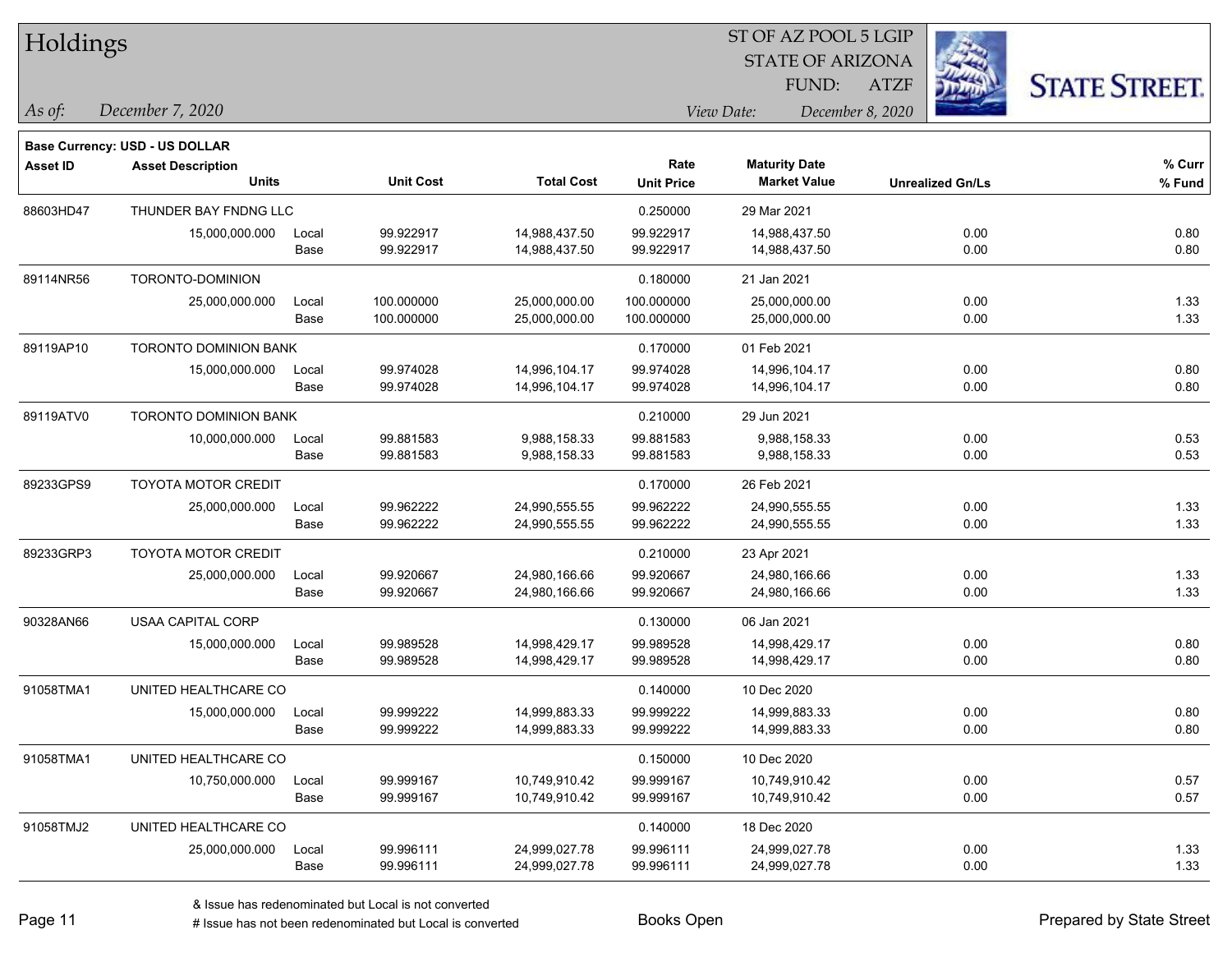|                        | Holdings                                        |               |                                                      |                                  |                          | ST OF AZ POOL 5 LGIP             |                  |                         |                      |  |
|------------------------|-------------------------------------------------|---------------|------------------------------------------------------|----------------------------------|--------------------------|----------------------------------|------------------|-------------------------|----------------------|--|
|                        |                                                 |               |                                                      |                                  |                          | <b>STATE OF ARIZONA</b>          |                  |                         |                      |  |
|                        |                                                 |               |                                                      |                                  |                          | FUND:                            | <b>ATZF</b>      |                         | <b>STATE STREET.</b> |  |
| As of:                 | December 7, 2020                                |               |                                                      |                                  |                          | View Date:                       | December 8, 2020 |                         |                      |  |
|                        | Base Currency: USD - US DOLLAR                  |               |                                                      |                                  |                          |                                  |                  |                         |                      |  |
| <b>Asset ID</b>        | <b>Asset Description</b>                        |               |                                                      |                                  | Rate                     | <b>Maturity Date</b>             |                  |                         | % Curr               |  |
|                        | <b>Units</b>                                    |               | <b>Unit Cost</b>                                     | <b>Total Cost</b>                | <b>Unit Price</b>        | <b>Market Value</b>              |                  | <b>Unrealized Gn/Ls</b> | % Fund               |  |
| 912796TY5              | TREASURY BILL 12/20 0.00000                     |               |                                                      |                                  | 0.115000                 | 31 Dec 2020                      |                  |                         |                      |  |
|                        | 30,000,000.000                                  | Local         | 99.991833                                            | 29,997,549.86                    | 99.991833                | 29,997,549.86                    |                  | 0.00                    | 1.60                 |  |
|                        |                                                 | Base          | 99.991833                                            | 29,997,549.86                    | 99.991833                | 29,997,549.86                    |                  | 0.00                    | 1.60                 |  |
| 912796XE4              | TREASURY BILL 02/21 0.00000                     |               |                                                      |                                  | 0.171000                 | 25 Feb 2021                      |                  |                         |                      |  |
|                        | 10,000,000.000                                  | Local         | 99.962475                                            | 9,996,247.50                     | 99.962475                | 9,996,247.50                     |                  | 0.00                    | 0.53                 |  |
|                        |                                                 | Base          | 99.962475                                            | 9,996,247.50                     | 99.962475                | 9,996,247.50                     |                  | 0.00                    | 0.53                 |  |
| 921FRK000              | BMO TRIPARTY MTGE CLAS/ISIT/RTRP MATU//20121224 |               |                                                      |                                  | 0.060000                 | 08 Dec 2020                      |                  |                         |                      |  |
|                        | 13,945,149.330                                  | Local         | 100.000000                                           | 13,945,149.33                    | 100.000000               | 13,945,149.33                    |                  | 0.00                    | 0.74                 |  |
|                        |                                                 | Base          | 100.000000                                           | 13,945,149.33                    | 100.000000               | 13,945,149.33                    |                  | 0.00                    | 0.74                 |  |
| 92646KNS7              | VICTORY RECEIVABLES                             |               |                                                      |                                  | 0.190000                 | 26 Jan 2021                      |                  |                         |                      |  |
|                        | 23,000,000.000                                  | Local         | 99.974139                                            | 22,994,051.94                    | 99.974139                | 22,994,051.94                    |                  | 0.00                    | 1.22                 |  |
|                        |                                                 | Base          | 99.974139                                            | 22,994,051.94                    | 99.974139                | 22,994,051.94                    |                  | 0.00                    | 1.22                 |  |
| 92646KPB2              | <b>VICTORY RECEIVABLES</b>                      |               |                                                      |                                  | 0.190000                 | 11 Feb 2021                      |                  |                         |                      |  |
|                        | 8,000,000.000                                   | Local         | 99.965695                                            | 7,997,255.56                     | 99.965695                | 7,997,255.56                     |                  | 0.00                    | 0.43                 |  |
|                        |                                                 | Base          | 99.965695                                            | 7,997,255.56                     | 99.965695                | 7,997,255.56                     |                  | 0.00                    | 0.43                 |  |
| 92646KQ21              | <b>VICTORY RECEIVABLES</b>                      |               |                                                      |                                  | 0.220000                 | 02 Mar 2021                      |                  |                         |                      |  |
|                        | 15,000,000.000                                  | Local         | 99.948667                                            | 14,992,300.00                    | 99.948667                | 14,992,300.00                    |                  | 0.00                    | 0.80                 |  |
|                        |                                                 | Base          | 99.948667                                            | 14,992,300.00                    | 99.948667                | 14,992,300.00                    |                  | 0.00                    | 0.80                 |  |
| 927YHY004              | RBC CAPITAL MARKETS REPO 04/16 VAR              |               |                                                      |                                  | 0.060000                 | 08 Dec 2020                      |                  |                         |                      |  |
|                        | 125,000,000.000                                 | Local<br>Base | 100.000000<br>100.000000                             | 125,000,000.00<br>125,000,000.00 | 100.000000<br>100.000000 | 125,000,000.00<br>125,000,000.00 |                  | 0.00<br>0.00            | 6.65<br>6.65         |  |
|                        |                                                 |               |                                                      |                                  |                          |                                  |                  |                         |                      |  |
| <b>US DOLLAR Total</b> |                                                 |               |                                                      |                                  |                          |                                  |                  |                         |                      |  |
|                        | 1,643,920,149.330                               | Local         |                                                      | 1,643,376,265.86                 |                          | 1,643,376,265.86                 |                  | 0.00                    | 87.40                |  |
|                        |                                                 | Base          |                                                      | 1,643,376,265.86                 |                          | 1,643,376,265.86                 |                  | 0.00                    | 87.40                |  |
|                        | <b>CASH EQUIVALENT Total</b>                    |               |                                                      |                                  |                          |                                  |                  |                         |                      |  |
|                        | 1,643,920,149.330                               | Base          |                                                      | 1,643,376,265.86                 |                          | 1,643,376,265.86                 |                  | 0.00                    | 87.40                |  |
| <b>FIXED INCOME</b>    |                                                 |               |                                                      |                                  |                          |                                  |                  |                         |                      |  |
| <b>US DOLLAR</b>       |                                                 |               |                                                      |                                  |                          |                                  |                  | Exchange Rate:          | 1.000000             |  |
|                        |                                                 |               | & Issue has redenominated but Local is not converted |                                  |                          |                                  |                  |                         |                      |  |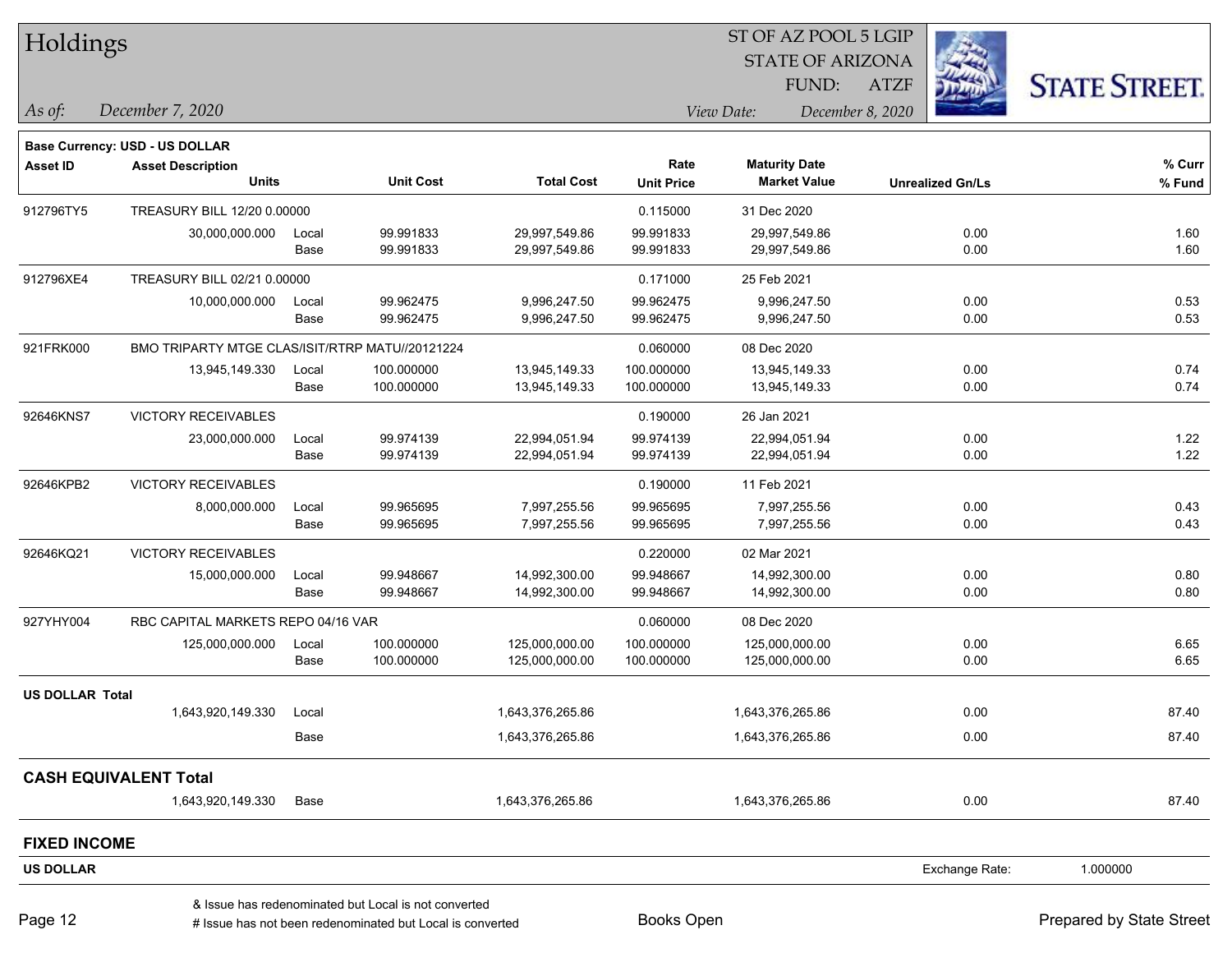| Holdings        |                                                      |       |                  |                   | ST OF AZ POOL 5 LGIP |             |                         |                  |                         |                      |
|-----------------|------------------------------------------------------|-------|------------------|-------------------|----------------------|-------------|-------------------------|------------------|-------------------------|----------------------|
|                 |                                                      |       |                  |                   |                      |             | <b>STATE OF ARIZONA</b> |                  |                         |                      |
|                 |                                                      |       |                  |                   |                      |             | FUND:                   | <b>ATZF</b>      |                         | <b>STATE STREET.</b> |
| As of:          | December 7, 2020                                     |       |                  |                   |                      | View Date:  |                         | December 8, 2020 |                         |                      |
|                 | Base Currency: USD - US DOLLAR                       |       |                  |                   |                      |             |                         |                  |                         |                      |
| <b>Asset ID</b> | <b>Asset Description</b>                             |       |                  |                   | Rate                 |             | <b>Maturity Date</b>    |                  |                         | % Curr               |
|                 | <b>Units</b>                                         |       | <b>Unit Cost</b> | <b>Total Cost</b> | <b>Unit Price</b>    |             | <b>Market Value</b>     |                  | <b>Unrealized Gn/Ls</b> | % Fund               |
| 14316HAA0       | CARMAX AUTO OWNER TRUST CARMX 2020 4 A1              |       |                  |                   | 0.241980             | 15 Oct 2021 |                         |                  |                         |                      |
|                 | 9,860,701.190                                        | Local | 100.000000       | 9,860,701.19      | 100.000310           |             | 9,860,731.76            |                  | 30.57                   | 0.52                 |
| Original Face:  | 12,000,000.000                                       | Base  | 100.000000       | 9,860,701.19      | 100.000310           |             | 9,860,731.76            |                  | 30.57                   | 0.52                 |
| 3130AJPV5       | FEDERAL HOME LOAN BANK BONDS 12/20 VAR               |       |                  |                   | 0.210000             | 11 Dec 2020 |                         |                  |                         |                      |
|                 | 15,000,000.000                                       | Local | 100.000000       | 15,000,000.00     | 100.000892           |             | 15,000,133.80           |                  | 133.80                  | 0.80                 |
|                 |                                                      | Base  | 100.000000       | 15,000,000.00     | 100.000892           |             | 15,000,133.80           |                  | 133.80                  | 0.80                 |
| 313396M91       | FREDDIE MAC DISCOUNT NT DISCOUNT NOT 11/20 0.00000   |       |                  |                   |                      | 02 Nov 2020 |                         |                  |                         |                      |
|                 | 0.000                                                | Local | 0.000000         | $-0.10$           | 0.000000             |             | 0.00                    |                  | 0.10                    | 0.00                 |
|                 |                                                      | Base  | 0.000000         | $-0.10$           | 0.000000             |             | 0.00                    |                  | 0.10                    | 0.00                 |
| 362569AH8       | GM FINANCIAL AUTOMOBILE LEASIN GMALT 2020 3 A1       |       |                  |                   | 0.178140             | 20 Oct 2021 |                         |                  |                         |                      |
|                 | 4,710,264.980                                        | Local | 100.000000       | 4,710,264.98      | 100.000000           |             | 4,710,264.98            |                  | 0.00                    | 0.25                 |
| Original Face:  | 8,000,000.000                                        | Base  | 100.000000       | 4,710,264.98      | 100.000000           |             | 4,710,264.98            |                  | 0.00                    | 0.25                 |
| 43813KAA0       | HONDA AUTO RECEIVABLES OWNER T HAROT 2020 3 A1       |       |                  |                   | 0.188770             | 18 Oct 2021 |                         |                  |                         |                      |
|                 | 7,290,940.640                                        | Local | 100.000000       | 7,290,940.64      | 100.000010           |             | 7,290,941.37            |                  | 0.73                    | 0.39                 |
| Original Face:  | 10,500,000.000                                       | Base  | 100.000000       | 7,290,940.64      | 100.000010           |             | 7,290,941.37            |                  | 0.73                    | 0.39                 |
| 44891PAA2       | HYUNDAI AUTO LEASE SECURITIZAT HALST 2020 B A1 144A  |       |                  |                   | 0.200760             | 15 Oct 2021 |                         |                  |                         |                      |
|                 | 2,813,672.660                                        | Local | 100.000000       | 2,813,672.66      | 99.999420            |             | 2,813,656.34            |                  | $-16.32$                | 0.15                 |
| Original Face:  | 5,000,000.000                                        | Base  | 100.000000       | 2,813,672.66      | 99.999420            |             | 2,813,656.34            |                  | $-16.32$                | 0.15                 |
| 44891RAA8       | <b>HYUNDAI AUTO RECEIVABLES TRUST HART 2020 C A1</b> |       |                  |                   | 0.185750             | 15 Nov 2021 |                         |                  |                         |                      |
|                 | 8,082,146.180                                        | Local | 100.000000       | 8,082,146.18      | 100.000230           |             | 8,082,164.77            |                  | 18.59                   | 0.43                 |
| Original Face:  | 10,000,000.000                                       | Base  | 100.000000       | 8,082,146.18      | 100.000230           |             | 8,082,164.77            |                  | 18.59                   | 0.43                 |
| 45818KR20       | IADB DISCOUNT NOTE DISCOUNT NOT 11/20 0.00000        |       |                  |                   |                      | 27 Nov 2020 |                         |                  |                         |                      |
|                 | 0.000                                                | Local | 0.000000         | $-0.13$           | 0.000000             |             | 0.00                    |                  | 0.13                    | 0.00                 |
|                 |                                                      | Base  | 0.000000         | $-0.13$           | 0.000000             |             | 0.00                    |                  | 0.13                    | 0.00                 |
| 45818LAL4       | IADB DISCOUNT NOTE DISCOUNT NOT 01/21 0.00000        |       |                  |                   |                      | 11 Jan 2021 |                         |                  |                         |                      |
|                 | 20,000,000.000                                       | Local | 99.990556        | 19,998,111.11     | 99.993389            |             | 19,998,677.80           |                  | 566.69                  | 1.06                 |
|                 |                                                      | Base  | 99.990556        | 19,998,111.11     | 99.993389            |             | 19,998,677.80           |                  | 566.69                  | 1.06                 |
| 459052D37       | IBRD DISCOUNT NOTE DISCOUNT NOT 08/20 0.00000        |       |                  |                   |                      | 24 Aug 2020 |                         |                  |                         |                      |
|                 | 0.000                                                | Local | 0.000000         | $-0.02$           | 0.000000             |             | 0.00                    |                  | 0.02                    | 0.00                 |
|                 |                                                      | Base  | 0.000000         | $-0.02$           | 0.000000             |             | 0.00                    |                  | 0.02                    | 0.00                 |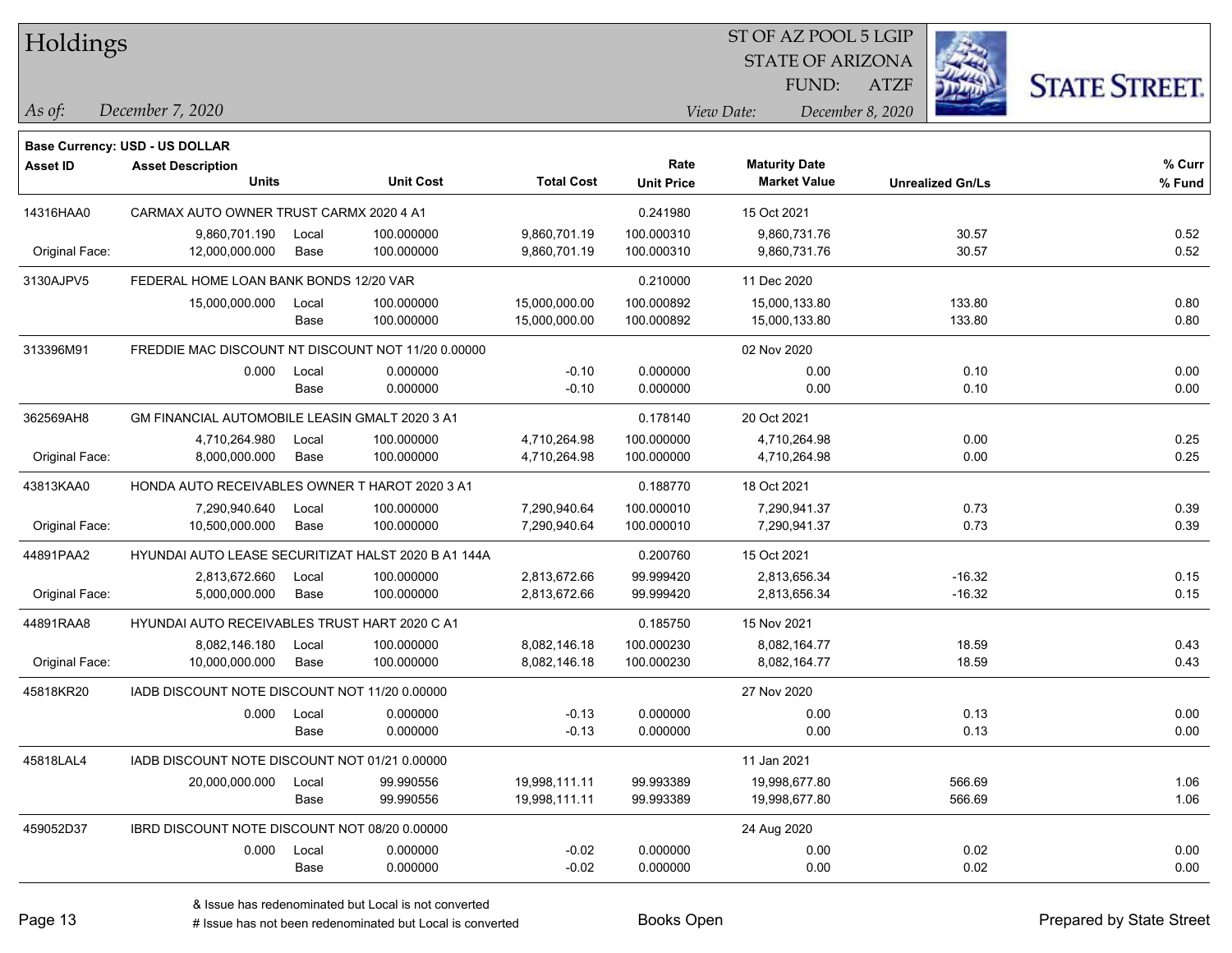| Holdings        |                                                                   |       |                  |                   |                   | ST OF AZ POOL 5 LGIP    |                         |                      |
|-----------------|-------------------------------------------------------------------|-------|------------------|-------------------|-------------------|-------------------------|-------------------------|----------------------|
|                 |                                                                   |       |                  |                   |                   | <b>STATE OF ARIZONA</b> |                         |                      |
|                 |                                                                   |       |                  |                   |                   | FUND:                   | <b>ATZF</b>             | <b>STATE STREET.</b> |
| As of:          | December 7, 2020                                                  |       |                  |                   |                   | View Date:              | December 8, 2020        |                      |
|                 |                                                                   |       |                  |                   |                   |                         |                         |                      |
| <b>Asset ID</b> | <b>Base Currency: USD - US DOLLAR</b><br><b>Asset Description</b> |       |                  |                   | Rate              | <b>Maturity Date</b>    |                         | % Curr               |
|                 | <b>Units</b>                                                      |       | <b>Unit Cost</b> | <b>Total Cost</b> | <b>Unit Price</b> | <b>Market Value</b>     | <b>Unrealized Gn/Ls</b> | % Fund               |
| 459052F92       | IBRD DISCOUNT NOTE DISCOUNT NOT 09/20 0.00000                     |       |                  |                   |                   | 15 Sep 2020             |                         |                      |
|                 | 0.000                                                             | Local | 0.000000         | $-0.05$           | 0.000000          | 0.00                    | 0.05                    | 0.00                 |
|                 |                                                                   | Base  | 0.000000         | $-0.05$           | 0.000000          | 0.00                    | 0.05                    | 0.00                 |
| 89236XAA4       | TOYOTA AUTO RECEIVABLES OWNER TAOT 2020 D A1                      |       |                  |                   | 0.163750          | 15 Oct 2021             |                         |                      |
|                 | 9,161,504.580                                                     | Local | 100.000000       | 9,161,504.58      | 99.997700         | 9,161,293.87            | $-210.71$               | 0.49                 |
| Original Face:  | 15,000,000.000                                                    | Base  | 100.000000       | 9,161,504.58      | 99.997700         | 9,161,293.87            | $-210.71$               | 0.49                 |
| 9127962J7       | TREASURY BILL 10/20 0.00000                                       |       |                  |                   |                   | 01 Oct 2020             |                         |                      |
|                 | 0.000                                                             | Local | 0.000000         | $-0.07$           | 0.000000          | 0.00                    | 0.07                    | 0.00                 |
|                 |                                                                   | Base  | 0.000000         | $-0.07$           | 0.000000          | 0.00                    | 0.07                    | 0.00                 |
| 9127962W8       | TREASURY BILL 06/20 0.00000                                       |       |                  |                   |                   | 23 Jun 2020             |                         |                      |
|                 | 0.000                                                             | Local | 0.000000         | $-0.07$           | 0.000000          | 0.00                    | 0.07                    | 0.00                 |
|                 |                                                                   | Base  | 0.000000         | $-0.07$           | 0.000000          | 0.00                    | 0.07                    | 0.00                 |
| 9127962X6       | TREASURY BILL 06/20 0.00000                                       |       |                  |                   | 0.010000          | 30 Jun 2020             |                         |                      |
|                 | 0.000                                                             | Local | 0.000000         | 232.81            | 0.000000          | 0.00                    | $-232.81$               | 0.00                 |
|                 |                                                                   | Base  | 0.000000         | 232.81            | 0.000000          | 0.00                    | $-232.81$               | 0.00                 |
| 9127963F4       | TREASURY BILL 07/20 0.00000                                       |       |                  |                   |                   | 21 Jul 2020             |                         |                      |
|                 | 0.000                                                             | Local | 0.000000         | $-0.04$           | 0.000000          | 0.00                    | 0.04                    | 0.00                 |
|                 |                                                                   | Base  | 0.000000         | $-0.04$           | 0.000000          | 0.00                    | 0.04                    | 0.00                 |
| 9127963J6       | TREASURY BILL 12/20 0.00000                                       |       |                  |                   |                   | 10 Dec 2020             |                         |                      |
|                 | 10,000,000.000                                                    | Local | 99.999278        | 9,999,927.78      | 99.999583         | 9,999,958.30            | 30.52                   | 0.53                 |
|                 |                                                                   | Base  | 99.999278        | 9,999,927.78      | 99.999583         | 9,999,958.30            | 30.52                   | 0.53                 |
| 9127963K3       | TREASURY BILL 12/20 0.00000                                       |       |                  |                   | 0.010000          | 17 Dec 2020             |                         |                      |
|                 | 20,000,000.000 Local                                              |       | 99.996300        | 19,999,260.00     | 99.997812         | 19,999,562.40           | 302.40                  | 1.06                 |
|                 |                                                                   | Base  | 99.996300        | 19,999,260.00     | 99.997812         | 19,999,562.40           | 302.40                  | 1.06                 |
| 9127963P2       | TREASURY BILL 08/20 0.00000                                       |       |                  |                   |                   | 18 Aug 2020             |                         |                      |
|                 | 0.000                                                             | Local | 0.000000         | $-0.07$           | 0.000000          | 0.00                    | 0.07                    | 0.00                 |
|                 |                                                                   | Base  | 0.000000         | $-0.07$           | 0.000000          | 0.00                    | 0.07                    | 0.00                 |
| 9127963Q0       | TREASURY BILL 08/20 0.00000                                       |       |                  |                   |                   | 25 Aug 2020             |                         |                      |
|                 | 0.000                                                             | Local | 0.000000         | $-0.03$           | 0.000000          | 0.00                    | 0.03                    | 0.00                 |
|                 |                                                                   | Base  | 0.000000         | $-0.03$           | 0.000000          | 0.00                    | 0.03                    | 0.00                 |

# $TT$  11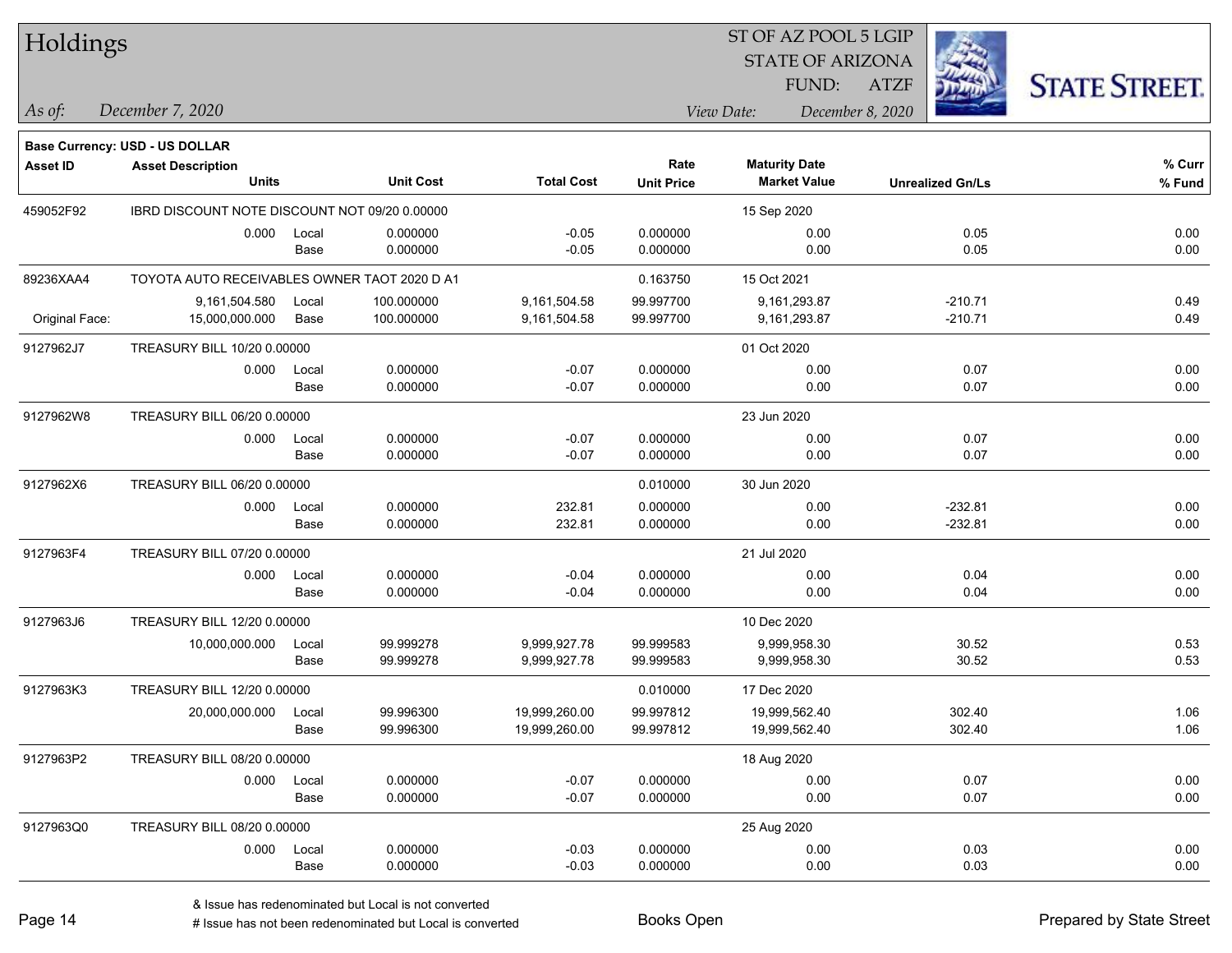| Holdings        |                                |       |                  |                   |                   | ST OF AZ POOL 5 LGIP    |                         |                      |
|-----------------|--------------------------------|-------|------------------|-------------------|-------------------|-------------------------|-------------------------|----------------------|
|                 |                                |       |                  |                   |                   | <b>STATE OF ARIZONA</b> |                         |                      |
|                 |                                |       |                  |                   |                   | FUND:                   | <b>ATZF</b>             | <b>STATE STREET.</b> |
| As of:          | December 7, 2020               |       |                  |                   |                   | View Date:              | December 8, 2020        |                      |
|                 | Base Currency: USD - US DOLLAR |       |                  |                   |                   |                         |                         |                      |
| <b>Asset ID</b> | <b>Asset Description</b>       |       |                  |                   | Rate              | <b>Maturity Date</b>    |                         | % Curr               |
|                 | <b>Units</b>                   |       | <b>Unit Cost</b> | <b>Total Cost</b> | <b>Unit Price</b> | <b>Market Value</b>     | <b>Unrealized Gn/Ls</b> | $%$ Fund             |
| 9127963T4       | TREASURY BILL 01/21 0.00000    |       |                  |                   | 0.010000          | 07 Jan 2021             |                         |                      |
|                 | 10,000,000.000                 | Local | 99.986575        | 9,998,657.50      | 99.992917         | 9,999,291.70            | 634.20                  | 0.53                 |
|                 |                                | Base  | 99.986575        | 9,998,657.50      | 99.992917         | 9,999,291.70            | 634.20                  | 0.53                 |
| 9127964A4       | TREASURY BILL 09/20 0.00000    |       |                  |                   | 0.010000          | 29 Sep 2020             |                         |                      |
|                 | 0.000                          | Local | 0.000000         | $-0.04$           | 0.000000          | 0.00                    | 0.04                    | 0.00                 |
|                 |                                | Base  | 0.000000         | $-0.04$           | 0.000000          | 0.00                    | 0.04                    | 0.00                 |
| 9127964J5       | TREASURY BILL 10/20 0.00000    |       |                  |                   |                   | 20 Oct 2020             |                         |                      |
|                 | 0.000                          | Local | 0.000000         | $-0.04$           | 0.000000          | 0.00                    | 0.04                    | 0.00                 |
|                 |                                | Base  | 0.000000         | $-0.04$           | 0.000000          | 0.00                    | 0.04                    | 0.00                 |
| 9127964M8       | TREASURY BILL 03/21 0.00000    |       |                  |                   | 0.010000          | 11 Mar 2021             |                         |                      |
|                 | 10,000,000.000                 | Local | 99.970034        | 9,997,003.36      | 99.978687         | 9,997,868.70            | 865.34                  | 0.53                 |
|                 |                                | Base  | 99.970034        | 9,997,003.36      | 99.978687         | 9,997,868.70            | 865.34                  | 0.53                 |
| 9127964N6       | TREASURY BILL 03/21 0.00000    |       |                  |                   | 0.010000          | 18 Mar 2021             |                         |                      |
|                 | 10,000,000.000                 | Local | 99.965834        | 9,996,583.35      | 99.975000         | 9,997,500.00            | 916.65                  | 0.53                 |
|                 |                                | Base  | 99.965834        | 9,996,583.35      | 99.975000         | 9,997,500.00            | 916.65                  | 0.53                 |
| 9127964Y2       | TREASURY BILL 04/21 0.00000    |       |                  |                   | 0.010000          | 15 Apr 2021             |                         |                      |
|                 | 10,000,000.000                 | Local | 99.959111        | 9,995,911.10      | 99.969333         | 9,996,933.30            | 1,022.20                | 0.53                 |
|                 |                                | Base  | 99.959111        | 9,995,911.10      | 99.969333         | 9,996,933.30            | 1,022.20                | 0.53                 |
| 9127965D7       | TREASURY BILL 12/20 0.00000    |       |                  |                   | 0.010000          | 22 Dec 2020             |                         |                      |
|                 | 20,000,000.000                 | Local | 99.995437        | 19,999,087.40     | 99.996597         | 19,999,319.40           | 232.00                  | 1.06                 |
|                 |                                | Base  | 99.995437        | 19,999,087.40     | 99.996597         | 19,999,319.40           | 232.00                  | 1.06                 |
| 9127965F2       | TREASURY BILL 12/20 0.00000    |       |                  |                   |                   | 29 Dec 2020             |                         |                      |
|                 | 10,000,000.000                 | Local | 99.993583        | 9,999,358.33      | 99.994896         | 9,999,489.60            | 131.27                  | 0.53                 |
|                 |                                | Base  | 99.993583        | 9,999,358.33      | 99.994896         | 9,999,489.60            | 131.27                  | 0.53                 |
| 912796A82       | TREASURY BILL 01/21 0.00000    |       |                  |                   |                   | 26 Jan 2021             |                         |                      |
|                 | 10,000,000.000                 | Local | 99.985150        | 9,998,515.03      | 99.988771         | 9,998,877.10            | 362.07                  | 0.53                 |
|                 |                                | Base  | 99.985150        | 9,998,515.03      | 99.988771         | 9,998,877.10            | 362.07                  | 0.53                 |
| 912796B99       | CASH MGMT BILL 02/21 0.00000   |       |                  |                   |                   | 23 Feb 2021             |                         |                      |
|                 | 10,000,000.000                 | Local | 99.979574        | 9,997,957.36      | 99.984814         | 9,998,481.40            | 524.04                  | 0.53                 |
|                 |                                | Base  | 99.979574        | 9,997,957.36      | 99.984814         | 9,998,481.40            | 524.04                  | 0.53                 |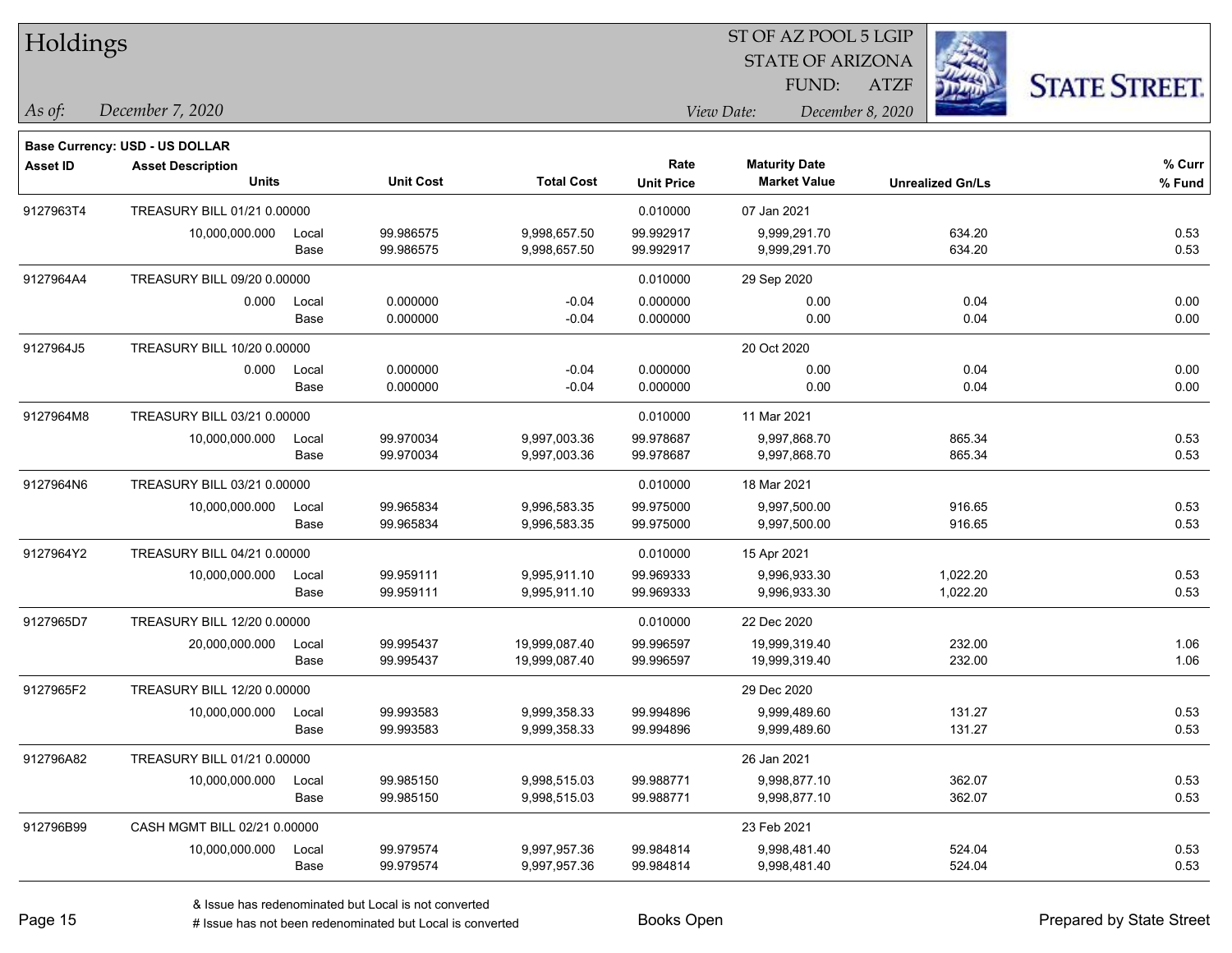| Holdings                  |                                          |               |                        |                              |                           | ST OF AZ POOL 5 LGIP                        |                         |                      |
|---------------------------|------------------------------------------|---------------|------------------------|------------------------------|---------------------------|---------------------------------------------|-------------------------|----------------------|
|                           |                                          |               |                        |                              |                           | <b>STATE OF ARIZONA</b>                     |                         |                      |
|                           |                                          |               |                        |                              |                           | FUND:                                       | <b>ATZF</b>             | <b>STATE STREET.</b> |
| $As$ of:                  | December 7, 2020                         |               |                        |                              |                           | View Date:<br>December 8, 2020              |                         |                      |
|                           | <b>Base Currency: USD - US DOLLAR</b>    |               |                        |                              |                           |                                             |                         |                      |
| <b>Asset ID</b>           | <b>Asset Description</b><br><b>Units</b> |               | <b>Unit Cost</b>       | <b>Total Cost</b>            | Rate<br><b>Unit Price</b> | <b>Maturity Date</b><br><b>Market Value</b> | <b>Unrealized Gn/Ls</b> | % Curr<br>% Fund     |
|                           |                                          |               |                        |                              |                           |                                             |                         |                      |
| 912796C98                 | CASH MGMT BILL 03/21 0.00000             |               |                        |                              |                           | 23 Mar 2021                                 |                         |                      |
|                           | 10,000,000.000                           | Local<br>Base | 99.965729<br>99.965729 | 9,996,572.92<br>9,996,572.92 | 99.975208<br>99.975208    | 9,997,520.80<br>9,997,520.80                | 947.88<br>947.88        | 0.53<br>0.53         |
| 912796TY5                 | TREASURY BILL 12/20 0.00000              |               |                        |                              |                           | 31 Dec 2020                                 |                         |                      |
|                           | 10,000,000.000                           | Local         | 99.993451              | 9,999,345.13                 | 99.993931                 | 9,999,393.10                                | 47.97                   | 0.53                 |
|                           |                                          | Base          | 99.993451              | 9,999,345.13                 | 99.993931                 | 9,999,393.10                                | 47.97                   | 0.53                 |
| 912796UC1                 | TREASURY BILL 01/21 0.00000              |               |                        |                              |                           | 28 Jan 2021                                 |                         |                      |
|                           | 10,000,000.000                           | Local         | 99.980167              | 9,998,016.66                 | 99.988312                 | 9,998,831.20                                | 814.54                  | 0.53                 |
|                           |                                          | Base          | 99.980167              | 9,998,016.66                 | 99.988312                 | 9,998,831.20                                | 814.54                  | 0.53                 |
| 912796WX3                 | TREASURY BILL 07/20 0.00000              |               |                        |                              |                           | 23 Jul 2020                                 |                         |                      |
|                           | 0.000                                    | Local         | 0.000000               | $-0.03$                      | 0.000000                  | 0.00                                        | 0.03                    | 0.00                 |
|                           |                                          | Base          | 0.000000               | $-0.03$                      | 0.000000                  | 0.00                                        | 0.03                    | 0.00                 |
| 912796XE4                 | TREASURY BILL 02/21 0.00000              |               |                        |                              |                           | 25 Feb 2021                                 |                         |                      |
|                           | 10,000,000.000                           | Local         | 99.973667              | 9,997,366.65                 | 99.983542                 | 9,998,354.20                                | 987.55                  | 0.53                 |
|                           |                                          | Base          | 99.973667              | 9,997,366.65                 | 99.983542                 | 9,998,354.20                                | 987.55                  | 0.53                 |
| <b>US DOLLAR Total</b>    |                                          |               |                        |                              |                           |                                             |                         |                      |
|                           | 236,919,230.230                          | Local         |                        | 236,891,136.03               |                           | 236,899,245.89                              | 8,109.86                | 12.60                |
| Original Face:            | 60,500,000.000                           | Base          |                        | 236,891,136.03               |                           | 236,899,245.89                              | 8,109.86                | 12.60                |
| <b>FIXED INCOME Total</b> |                                          |               |                        |                              |                           |                                             |                         |                      |
|                           | 236,919,230.230                          | Base          |                        | 236,891,136.03               |                           | 236,899,245.89                              | 8,109.86                | 12.60                |
| Original Face:            | 60,500,000.000                           |               |                        |                              |                           |                                             |                         |                      |
|                           |                                          |               |                        |                              |                           |                                             |                         |                      |

٦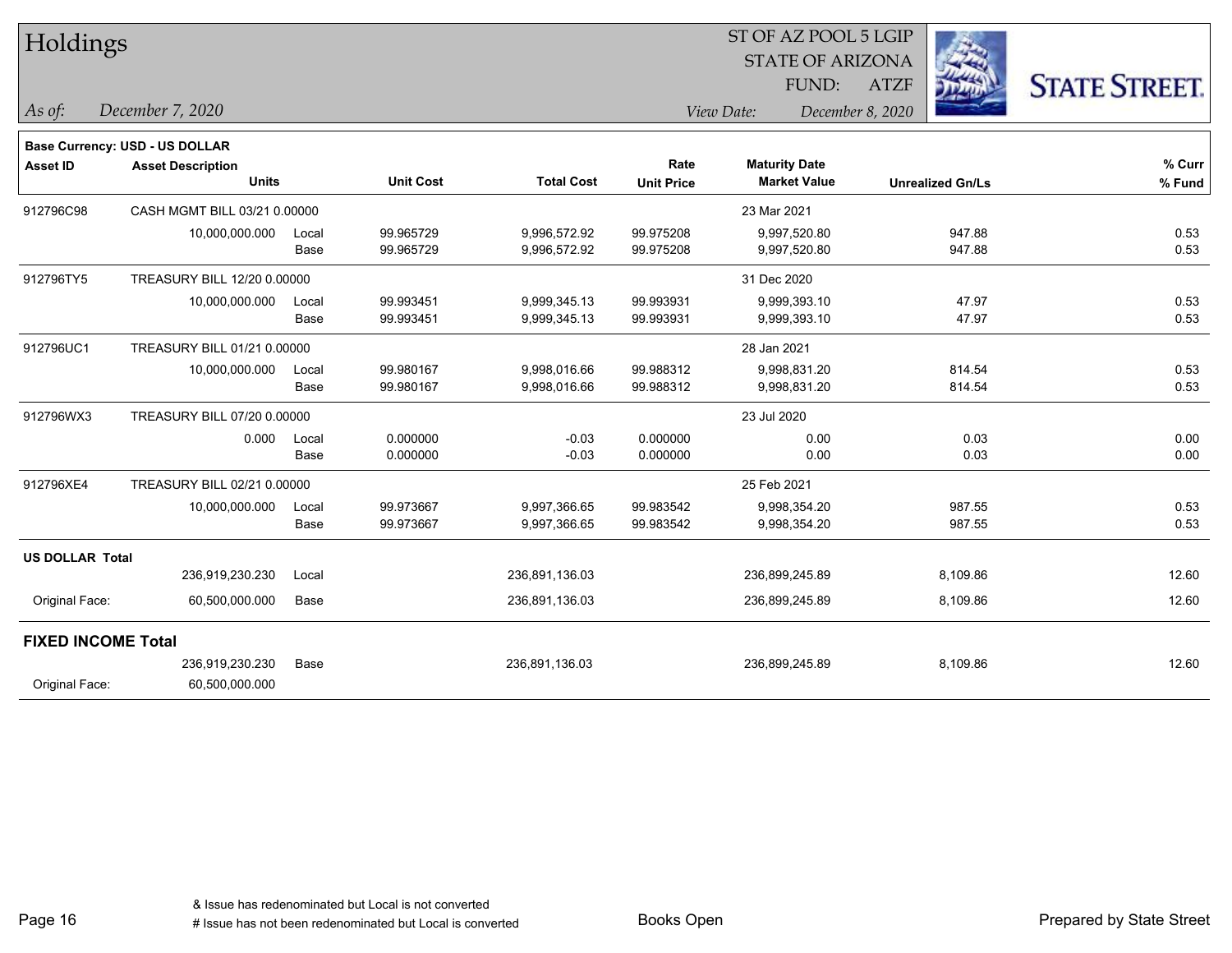| Holdings          |                                          |      |                  |                   |                           |                                             | ST OF AZ POOL 5 LGIP<br><b>STATE OF ARIZONA</b><br><b>ATZF</b><br>FUND: |                         | <b>STATE STREET.</b> |
|-------------------|------------------------------------------|------|------------------|-------------------|---------------------------|---------------------------------------------|-------------------------------------------------------------------------|-------------------------|----------------------|
| $\vert$ As of:    | December 7, 2020                         |      |                  |                   |                           | View Date:                                  | December 8, 2020                                                        |                         |                      |
|                   | <b>Base Currency: USD - US DOLLAR</b>    |      |                  |                   |                           |                                             |                                                                         |                         |                      |
| Asset ID          | <b>Asset Description</b><br><b>Units</b> |      | <b>Unit Cost</b> | <b>Total Cost</b> | Rate<br><b>Unit Price</b> | <b>Maturity Date</b><br><b>Market Value</b> |                                                                         | <b>Unrealized Gn/Ls</b> | % Curr<br>% Fund     |
| <b>FUND Total</b> |                                          |      |                  |                   |                           |                                             |                                                                         |                         |                      |
| Original Face:    | 1,880,839,379.560<br>60,500,000.000      | Base |                  | 1,880,267,401.89  |                           | 1,880,275,511.75                            |                                                                         | 8,109.86                | 100.00               |

Page 17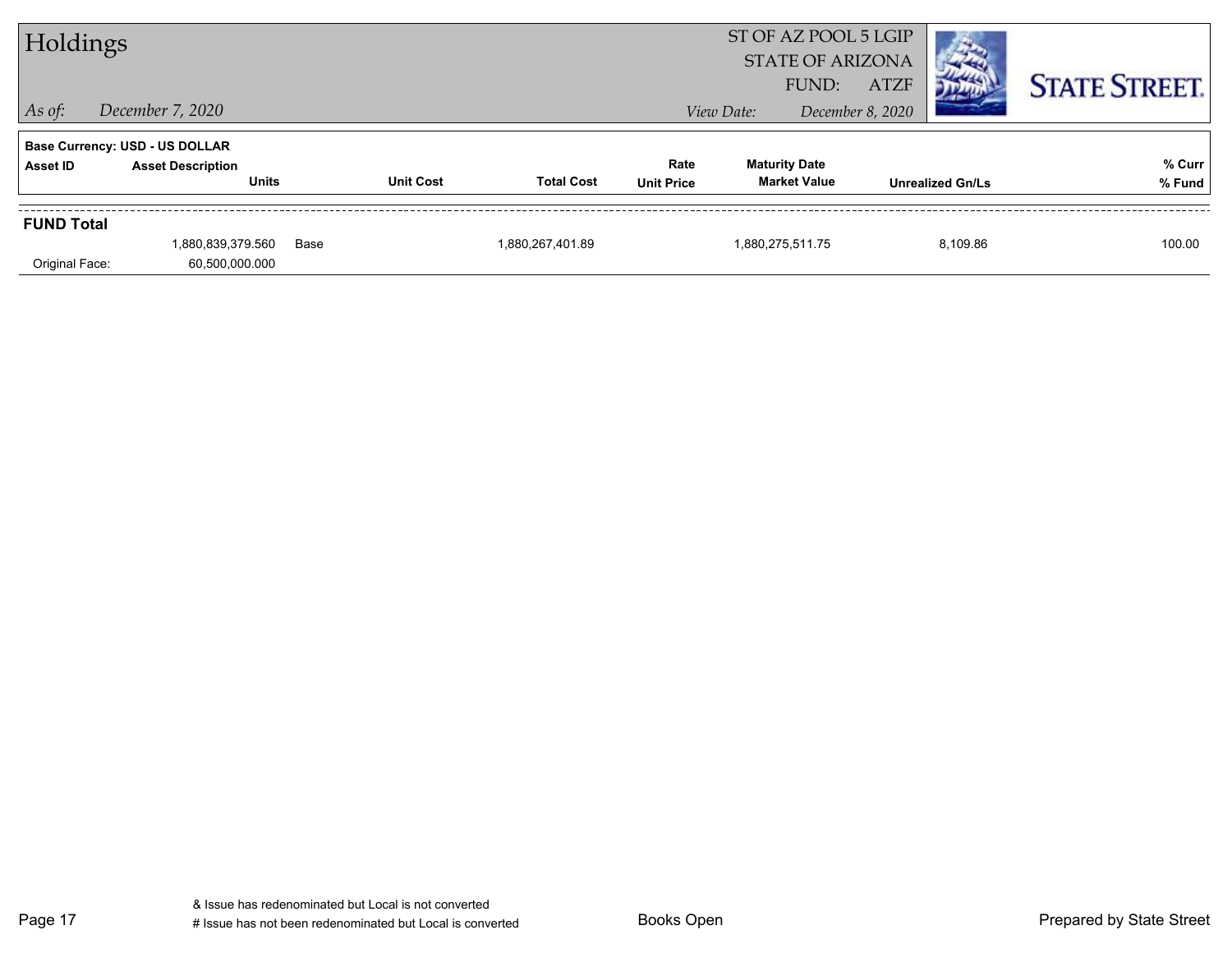## Holdings

## Currency Summary

*As of: December 7, 2020*

#### ST OF AZ POOL 5 LGIP STATE OF ARIZONAATZF FUND:



*View Date:December 8, 2020*

| <b>Base Currency: USD - US DOLLAR</b> |  |
|---------------------------------------|--|
|                                       |  |

|                   |       |                   |                     | % Currency |                         |                          |                           |
|-------------------|-------|-------------------|---------------------|------------|-------------------------|--------------------------|---------------------------|
| <b>Units</b>      |       | <b>Total Cost</b> | <b>Market Value</b> | % Fund     | <b>Unreal Sec Gn/Ls</b> | <b>Unreal Curr Gn/Ls</b> | <b>Total Unreal Gn/Ls</b> |
|                   |       |                   |                     |            |                         |                          | 1.000000                  |
|                   |       |                   |                     |            |                         |                          |                           |
| 1,643,920,149.330 | Local | 1,643,376,265.86  | 1,643,376,265.86    | 87.40      | 0.00                    |                          | 0.00                      |
|                   | Base  | 1,643,376,265.86  | 1,643,376,265.86    | 87.40      | 0.00                    | 0.00                     | 0.00                      |
|                   |       |                   |                     |            |                         |                          |                           |
| 236,919,230.230   | Local | 236,891,136.03    | 236,899,245.89      | 12.60      | 8,109.86                |                          | 8,109.86                  |
| 60,500,000.000    | Base  | 236,891,136.03    | 236,899,245.89      | 12.60      | 8,109.86                | 0.00                     | 8,109.86                  |
|                   |       |                   |                     |            |                         |                          |                           |
| 1,880,839,379.560 | Local | 1,880,267,401.89  | 1,880,275,511.75    | 100.00     | 8,109.86                |                          | 8,109.86                  |
| 60,500,000.000    | Base  | 1,880,267,401.89  | 1,880,275,511.75    | 100.00     | 8,109.86                | 0.00                     | 8,109.86                  |
|                   |       |                   |                     |            |                         |                          |                           |
| 1,880,839,379.560 | Base  | 1,880,267,401.89  | 1,880,275,511.75    | 100.00     | 8,109.86                | 0.00                     | 8,109.86                  |
| 60,500,000.000    |       |                   |                     |            |                         |                          |                           |
|                   |       |                   |                     |            |                         |                          | Exchange Rate:            |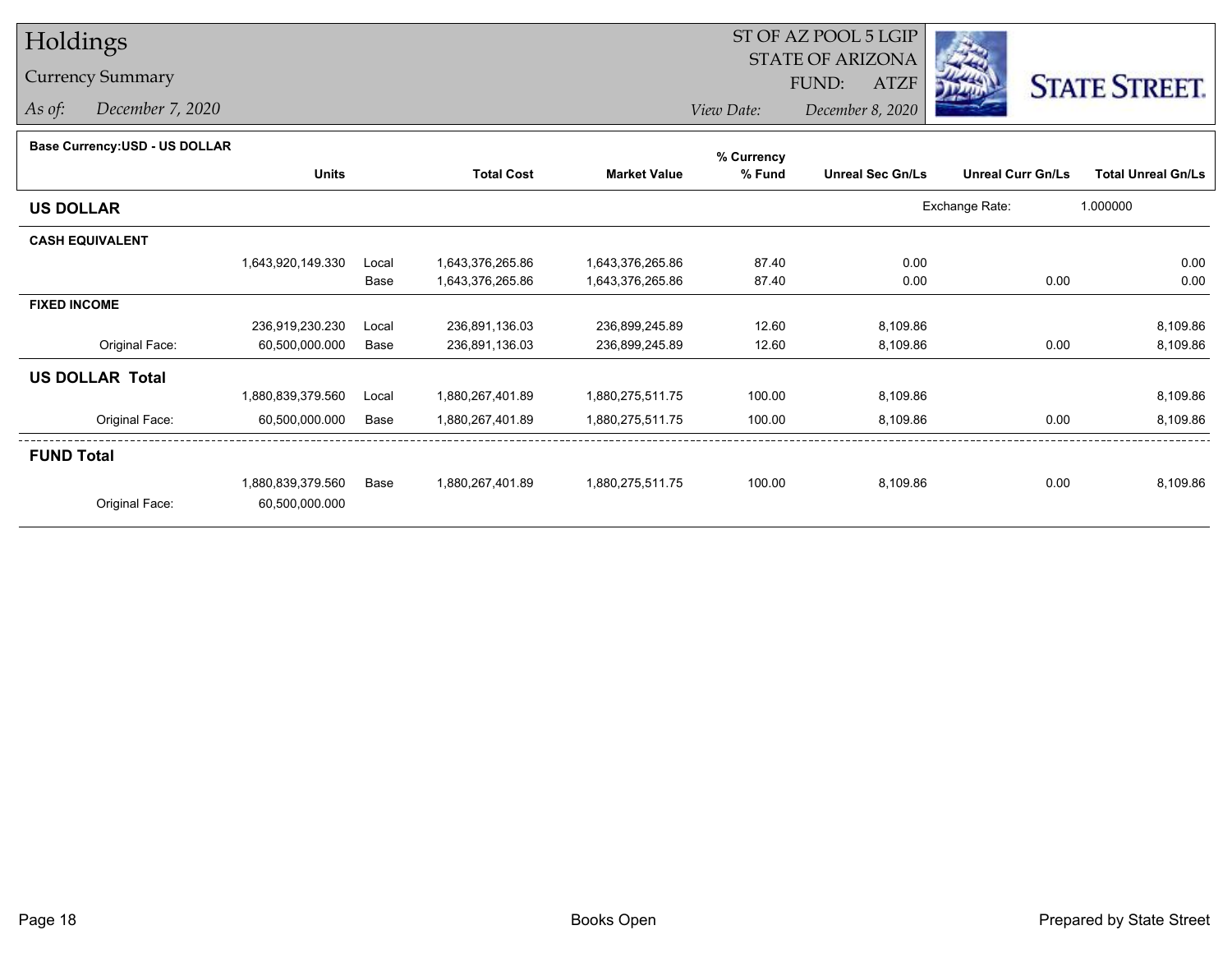| Holdings  |                                                   |                   |                     | ST OF AZ POOL 5 LGIP<br><b>STATE OF ARIZONA</b> |                         |                          |                           |  |
|-----------|---------------------------------------------------|-------------------|---------------------|-------------------------------------------------|-------------------------|--------------------------|---------------------------|--|
|           | <b>Asset Summary</b>                              |                   |                     |                                                 | <b>ATZF</b><br>FUND:    |                          | <b>STATE STREET.</b>      |  |
| As of:    | December 7, 2020                                  |                   |                     | View Date:                                      | December 8, 2020        |                          |                           |  |
|           | <b>Base Currency: USD - US DOLLAR</b>             |                   |                     |                                                 |                         |                          |                           |  |
|           | <b>Units</b>                                      | <b>Total Cost</b> | <b>Market Value</b> | % Fund                                          | <b>Unreal Sec Gn/Ls</b> | <b>Unreal Curr Gn/Ls</b> | <b>Total Unreal Gn/Ls</b> |  |
|           | <b>CASH EQUIVALENT</b>                            |                   |                     |                                                 |                         |                          |                           |  |
| US DOLLAR | 1,643,920,149.330                                 | 1,643,376,265.86  | 1,643,376,265.86    | 87.40                                           | 0.00                    | 0.00                     | 0.00                      |  |
|           | <b>CASH EQUIVALENT Total</b><br>1,643,920,149.330 | 1,643,376,265.86  | 1,643,376,265.86    | 87.40                                           | 0.00                    | 0.00                     | 0.00                      |  |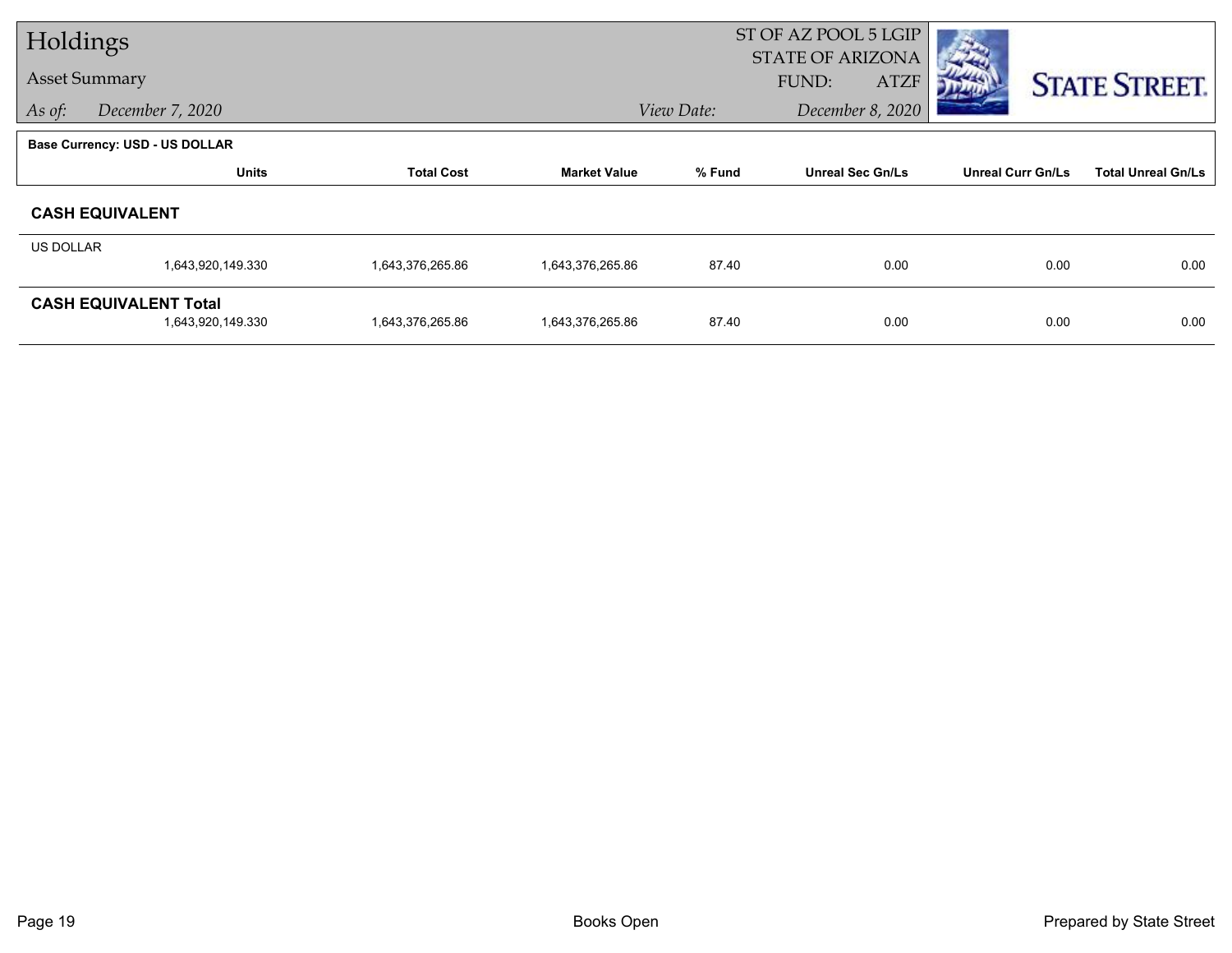| Holdings  |                                              |                   |                     | ST OF AZ POOL 5 LGIP<br><b>STATE OF ARIZONA</b> |                         |                          |                           |  |  |
|-----------|----------------------------------------------|-------------------|---------------------|-------------------------------------------------|-------------------------|--------------------------|---------------------------|--|--|
|           | <b>Asset Summary</b>                         |                   |                     |                                                 | <b>ATZF</b><br>FUND:    |                          | <b>STATE STREET.</b>      |  |  |
| As of:    | December 7, 2020                             |                   |                     | View Date:                                      | December 8, 2020        |                          |                           |  |  |
|           | <b>Base Currency: USD - US DOLLAR</b>        |                   |                     |                                                 |                         |                          |                           |  |  |
|           | <b>Units</b>                                 | <b>Total Cost</b> | <b>Market Value</b> | % Fund                                          | <b>Unreal Sec Gn/Ls</b> | <b>Unreal Curr Gn/Ls</b> | <b>Total Unreal Gn/Ls</b> |  |  |
|           | <b>FIXED INCOME</b>                          |                   |                     |                                                 |                         |                          |                           |  |  |
| US DOLLAR |                                              |                   |                     |                                                 |                         |                          |                           |  |  |
|           | 236,919,230.230                              | 236,891,136.03    | 236,899,245.89      | 12.60                                           | 8,109.86                | 0.00                     | 8,109.86                  |  |  |
|           | <b>FIXED INCOME Total</b><br>236,919,230.230 | 236,891,136.03    | 236,899,245.89      | 12.60                                           | 8,109.86                | 0.00                     | 8,109.86                  |  |  |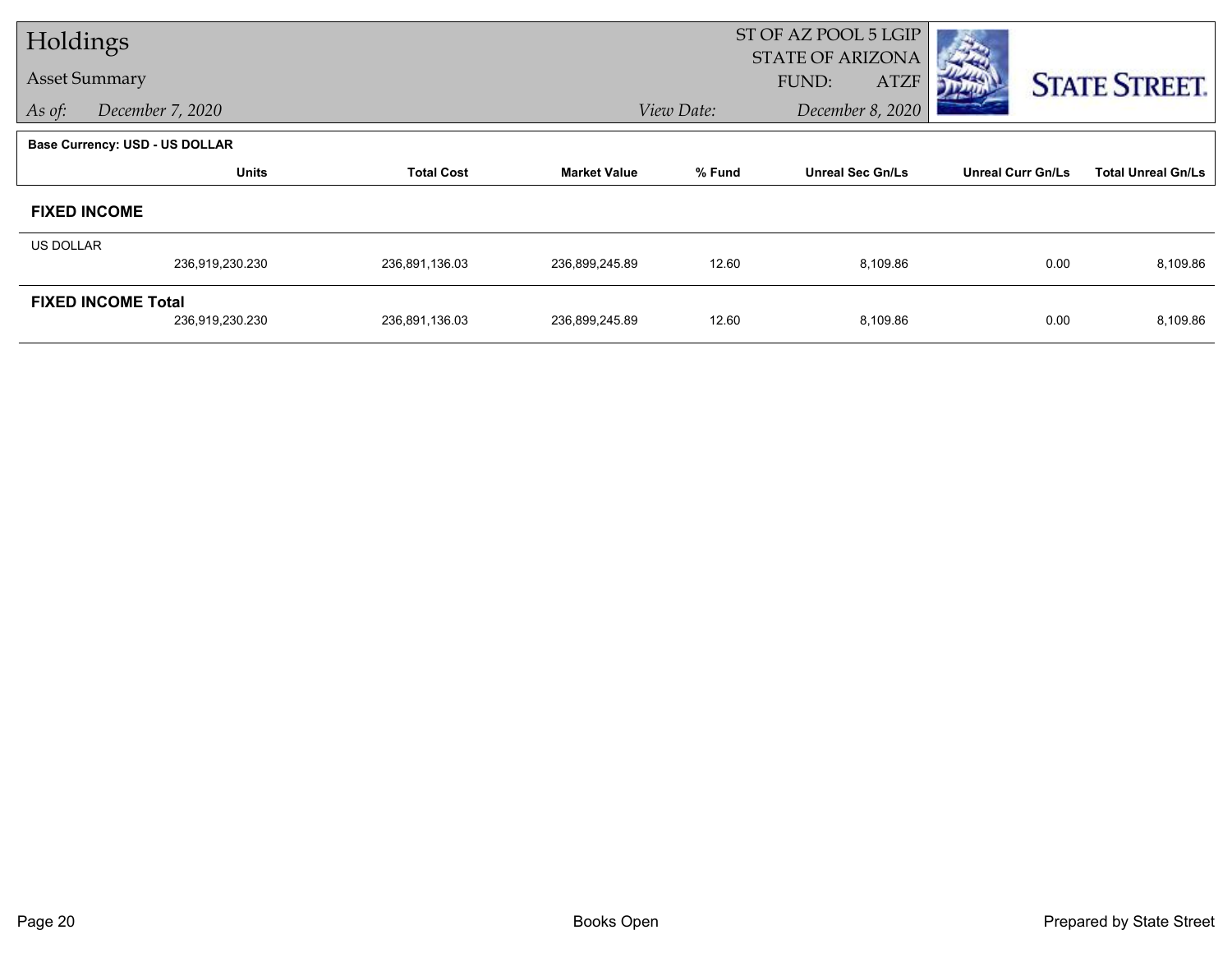| Holdings          |                                       |                  |                     |                                | ST OF AZ POOL 5 LGIP<br><b>STATE OF ARIZONA</b> |          |                          |                      |                           |  |
|-------------------|---------------------------------------|------------------|---------------------|--------------------------------|-------------------------------------------------|----------|--------------------------|----------------------|---------------------------|--|
|                   | <b>Asset Summary</b>                  |                  |                     | FUND:                          | <b>ATZF</b>                                     |          |                          | <b>STATE STREET.</b> |                           |  |
| As of:            | December 7, 2020                      |                  |                     | December 8, 2020<br>View Date: |                                                 |          |                          |                      |                           |  |
|                   | <b>Base Currency: USD - US DOLLAR</b> |                  |                     |                                |                                                 |          |                          |                      |                           |  |
|                   | <b>Units</b><br><b>Total Cost</b>     |                  | <b>Market Value</b> | % Fund                         | <b>Unreal Sec Gn/Ls</b>                         |          | <b>Unreal Curr Gn/Ls</b> |                      | <b>Total Unreal Gn/Ls</b> |  |
| <b>FUND Total</b> |                                       |                  |                     |                                |                                                 |          |                          |                      |                           |  |
|                   | 1,880,839,379.560                     | 1,880,267,401.89 | 1.880.275.511.75    | 100.00                         |                                                 | 8,109.86 |                          | 0.00                 | 8,109.86                  |  |